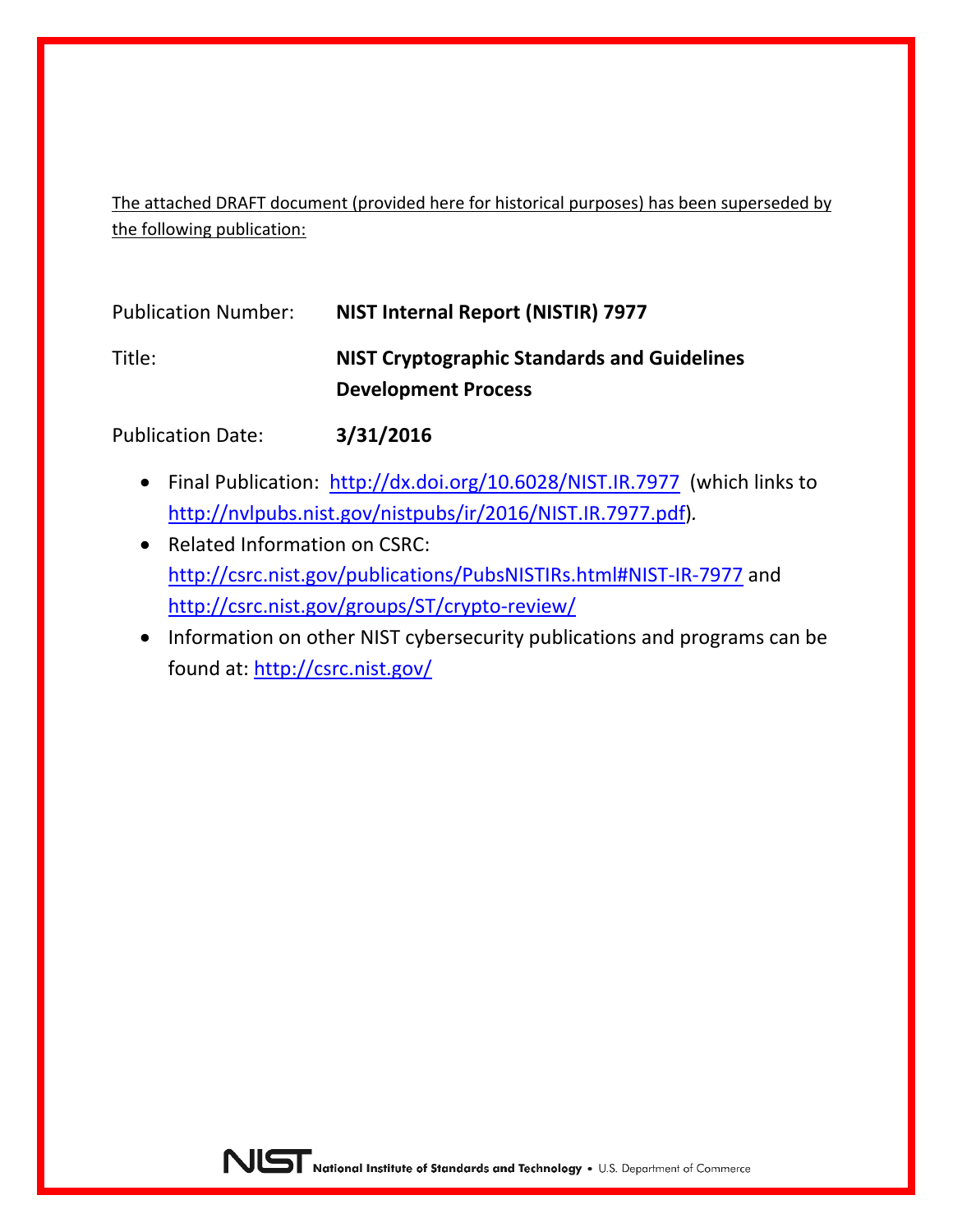The following information was posted with the attached DRAFT document:

Jan. 23, 2015

**NIST IR 7977** 

#### **DRAFT NIST Cryptographic Standards and Guidelines Development Process (Second Draft)**

NIST requests comments on a revised (second) draft on NIST Interagency Report (NISTIR) 7977, *Cryptographic Standards and Guidelines Development Process*. This revised document describes the principles, processes and procedures behind our cryptographic standards development efforts. Please send comments to crypto-review @nist.gov by March 27, 2015. Please see this [announcement](http://csrc.nist.gov/groups/ST/crypto-review/process.html) for additional information for reviewers.

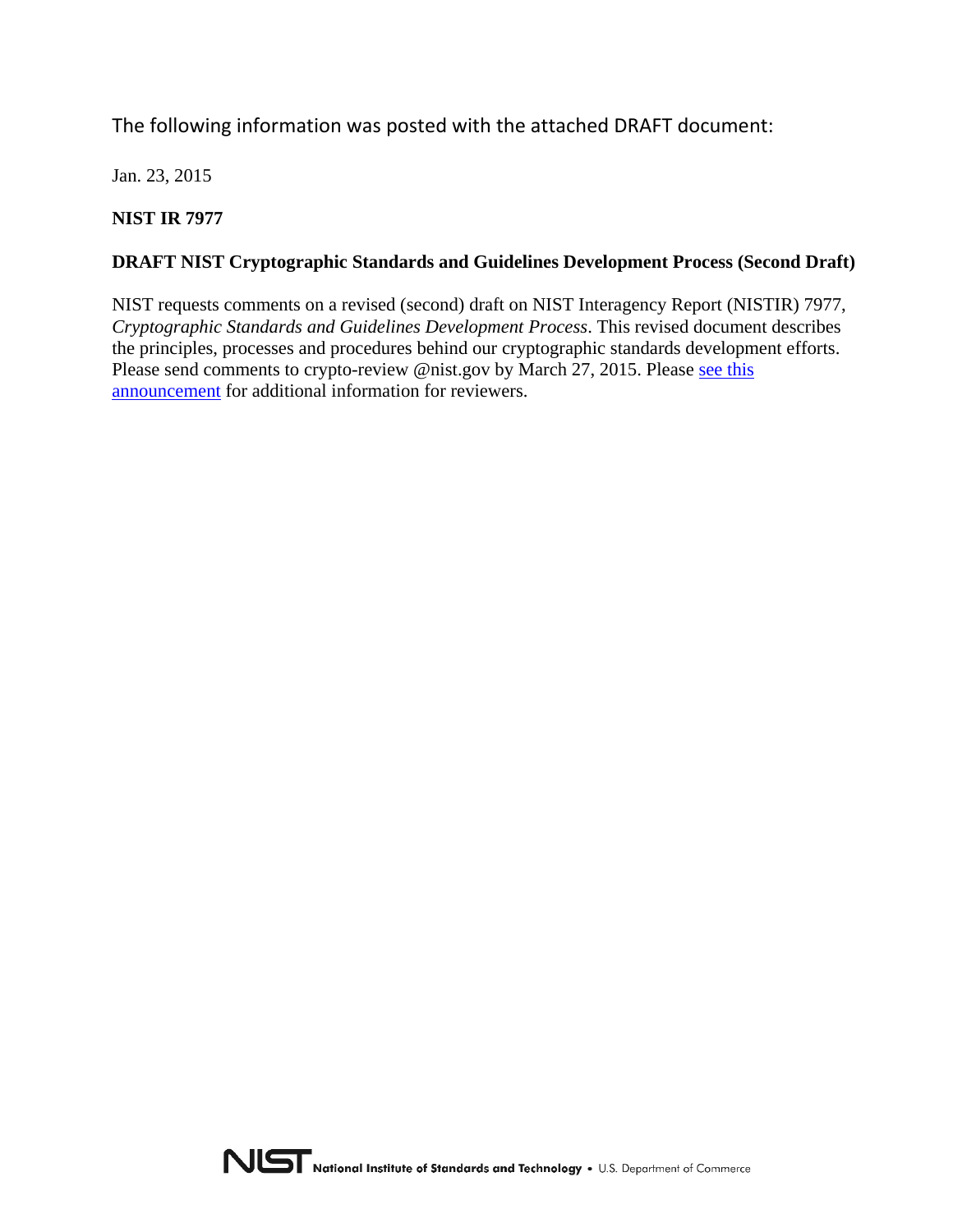# **NISTIR 7977**

# **NIST Cryptographic Standards and Guidelines Development Process (Second Draft)**

The Cryptographic Technology Group

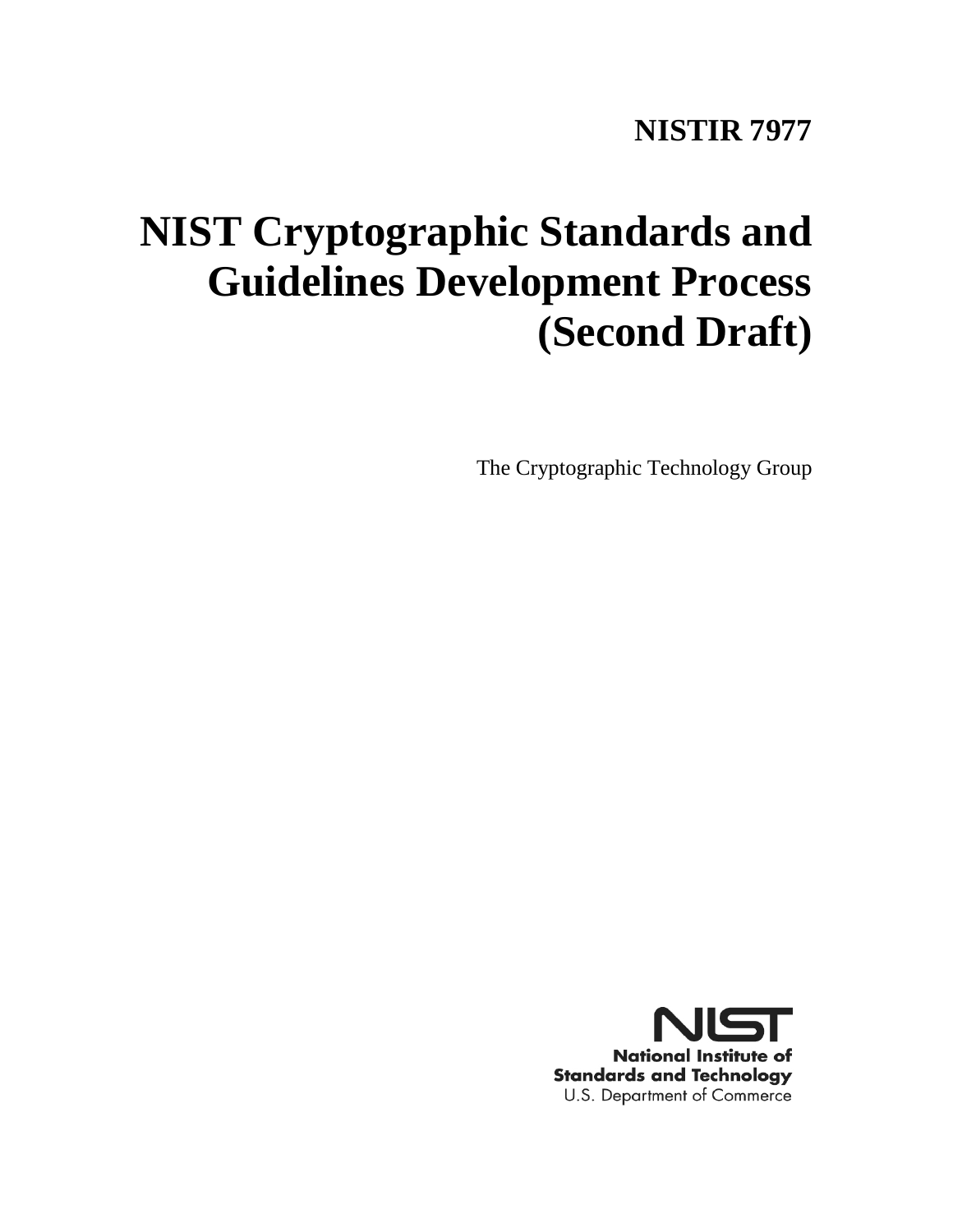# **NISTIR 7977**

# **NIST Cryptographic Standards and Guidelines Development Process (Second Draft)**

Cryptographic Technology Group Computer Security Division *Information Technology Laboratory*

January 2015



U.S. Department of Commerce *Penny Pritzker, Secretary*

National Institute of Standards and Technology *Willie E. May, Acting Under Secretary of Commerce for Standards and Technology and Director*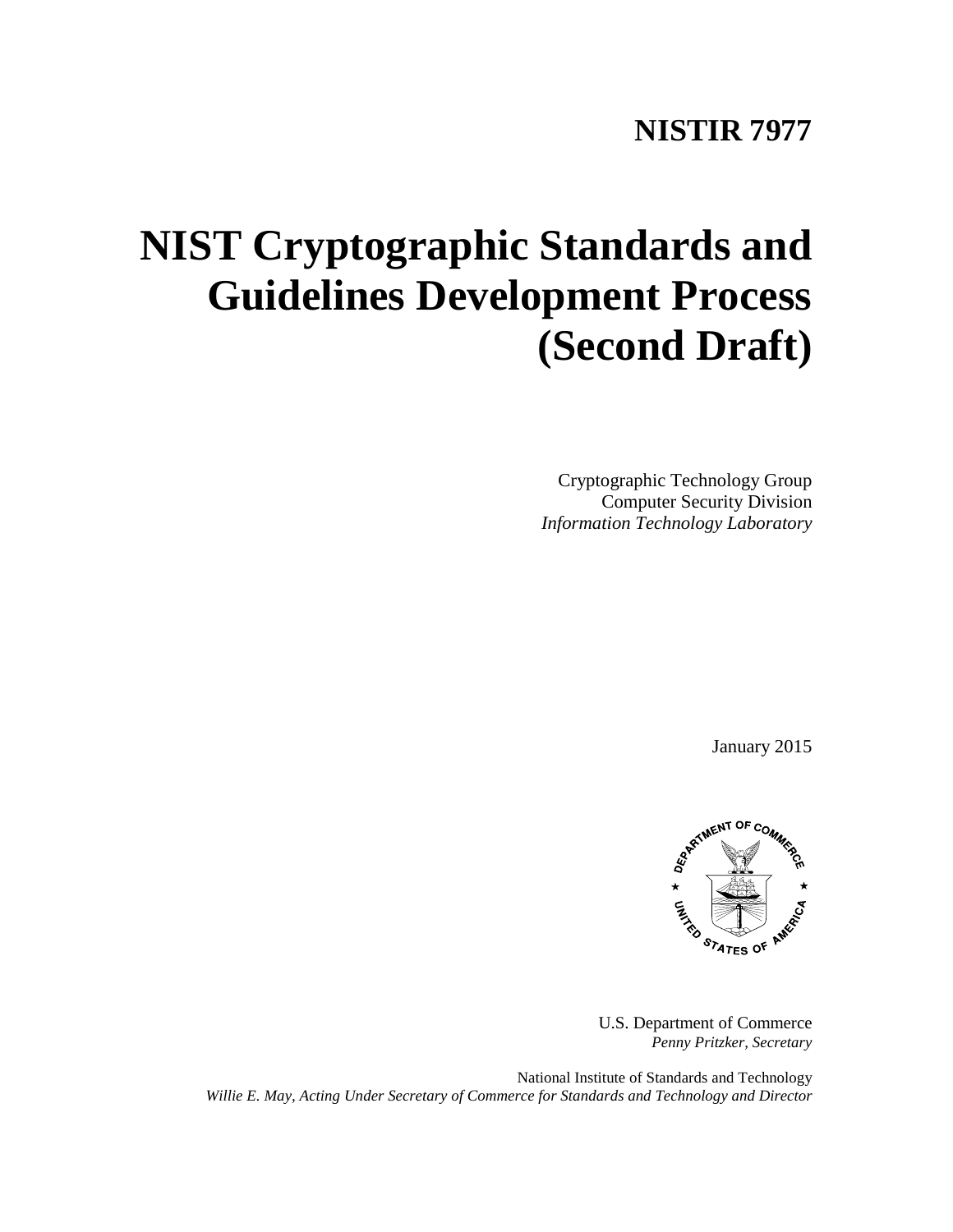#### National Institute of Standards and Technology Interagency Report 7977 29 pages (January 2015)

 describe an experimental procedure or concept adequately. Such identification is not intended to imply Certain commercial entities, equipment, or materials may be identified in this document in order to recommendation or endorsement by NIST, nor is it intended to imply that the entities, materials, or equipment are necessarily the best available for the purpose.

There may be references in this publication to other publications currently under development by NIST in accordance with its assigned statutory responsibilities. The information in this publication, including concepts and methodologies, may be used by Federal agencies even before the completion of such companion publications. Thus, until each publication is completed, current requirements, guidelines, and procedures, where they exist, remain operative. For planning and transition purposes, Federal agencies may wish to closely follow the development of these new publications by NIST.

Organizations are encouraged to review all draft publications during public comment periods and provide feedback to NIST. All NIST Computer Security Division publications, other than the ones noted above, are available at http://csrc.nist.gov/publications.

#### **Public comment period: January 23, 2015 through March 27, 2015**

National Institute of Standards and Technology

Attn: Computer Security Division, Information Technology Laboratory

100 Bureau Drive (Mail Stop 8930) Gaithersburg, MD 20899-8930

Email: [crypto-review@nist.gov](mailto:crypto-review@nist.gov)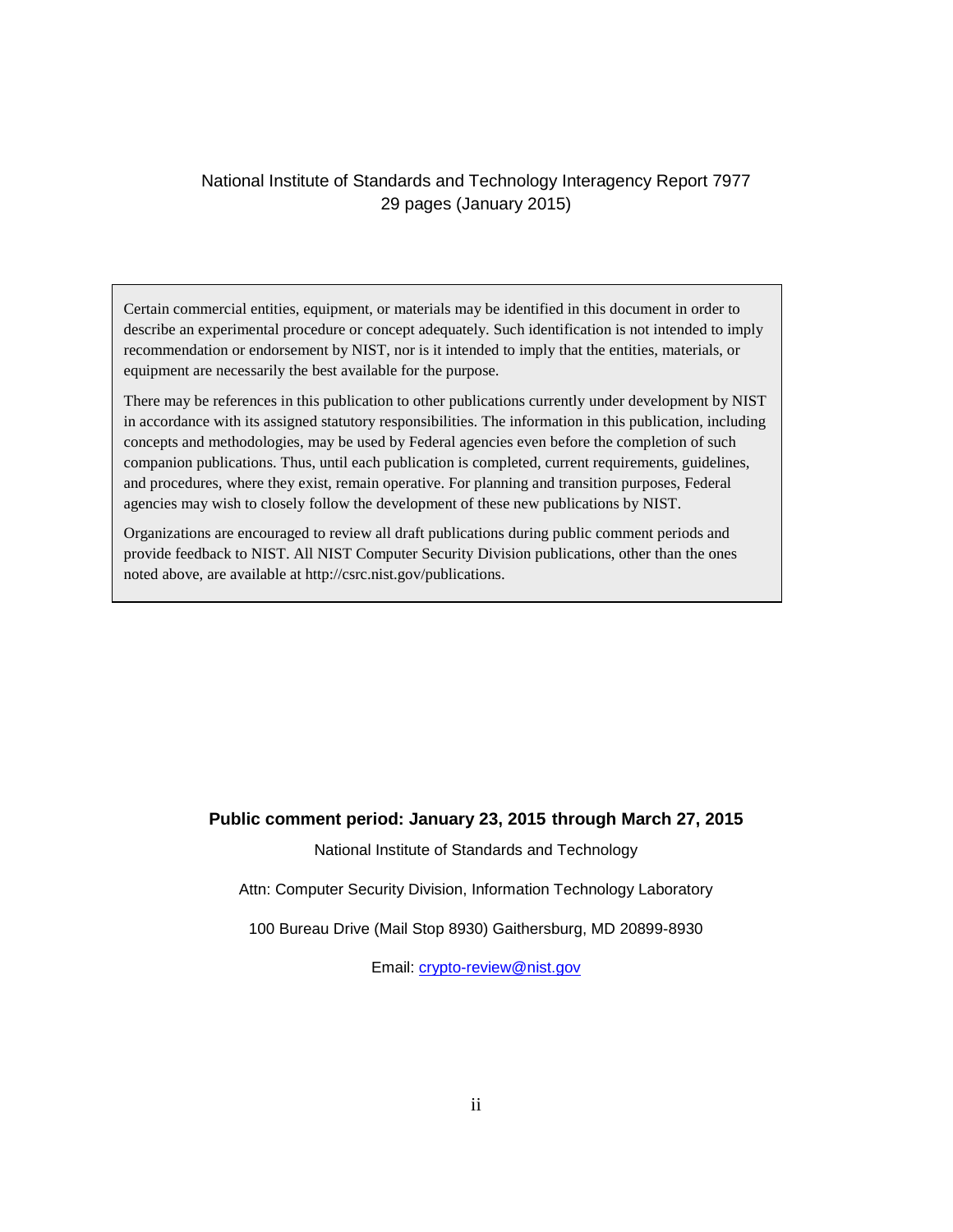#### **Reports on Computer Systems Technology**

The Information Technology Laboratory (ITL) at the National Institute of Standards and Technology (NIST) promotes the U.S. economy and public welfare by providing technical leadership for the Nation's measurement and standards infrastructure. ITL develops tests, test methods, reference data, proof of concept implementations, and technical analyses to advance the development and productive use of information technology. ITL's responsibilities include the development of management, administrative, technical, and physical standards and guidelines for the cost-effective security and privacy of other than national security-related information in federal information systems.

#### **Abstract**

This document describes the principles, processes and procedures that drive cryptographic standards and guidelines development efforts at the National Institute of Standards and Technology. This draft document reflects public comments received on an earlier version. It will be revised based on the feedback received during the public comment period, and the final publication will serve as the basis to guide NIST's future cryptographic standards and guidelines development efforts.

#### **Keywords**

Cryptographic standards; cryptographic guidelines; cryptographic research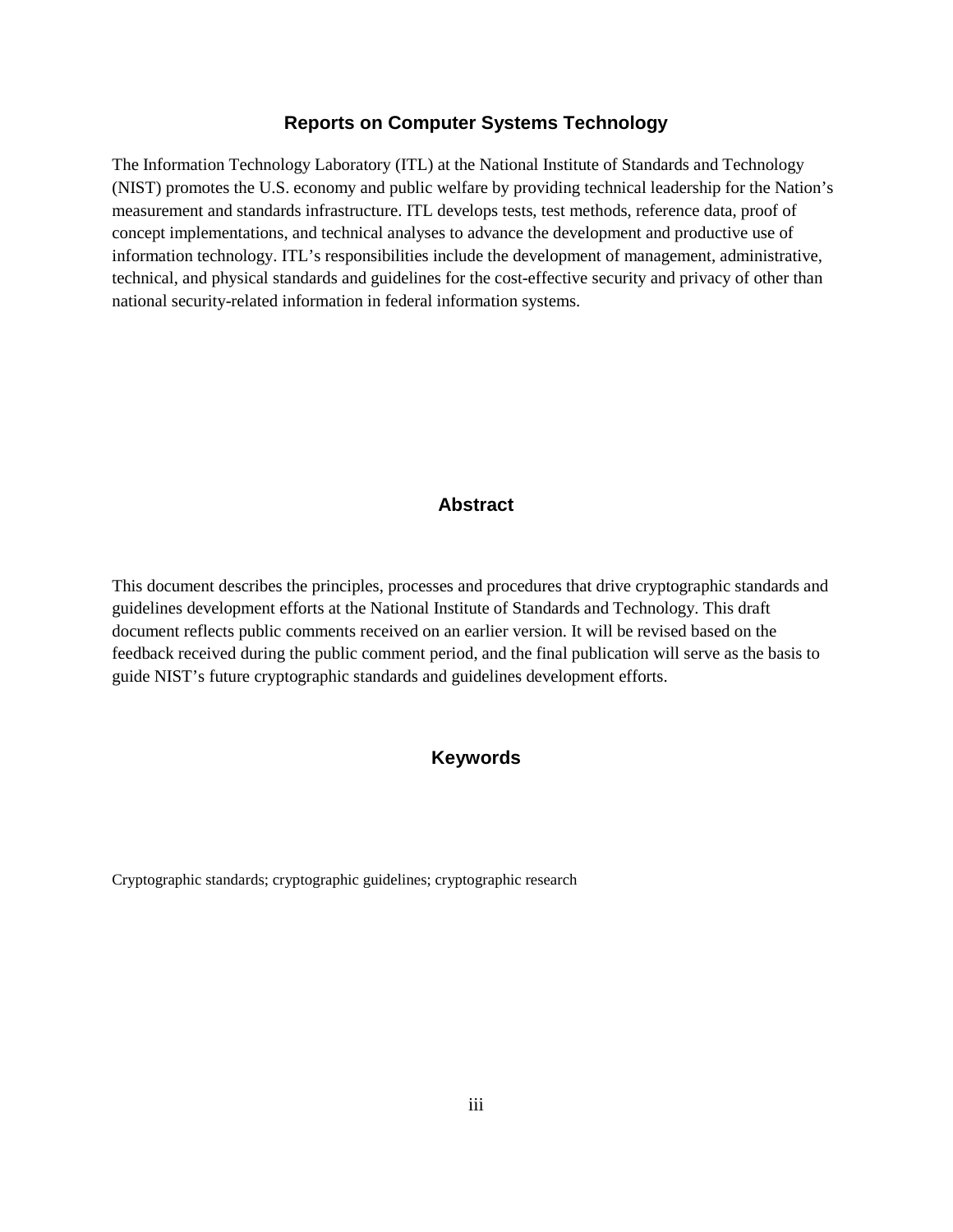# **Table of Contents**

| $\mathfrak{Z}$  |                                                                                     |  |
|-----------------|-------------------------------------------------------------------------------------|--|
| $\overline{4}$  |                                                                                     |  |
| 5 <sup>5</sup>  |                                                                                     |  |
| 6               |                                                                                     |  |
| $7\overline{ }$ | Public Notice and Review of Proposed and Final Standards and Guidelines 18          |  |
| 8<br>9          | Policies and Processes for the Life Cycle Management of Cryptographic Standards and |  |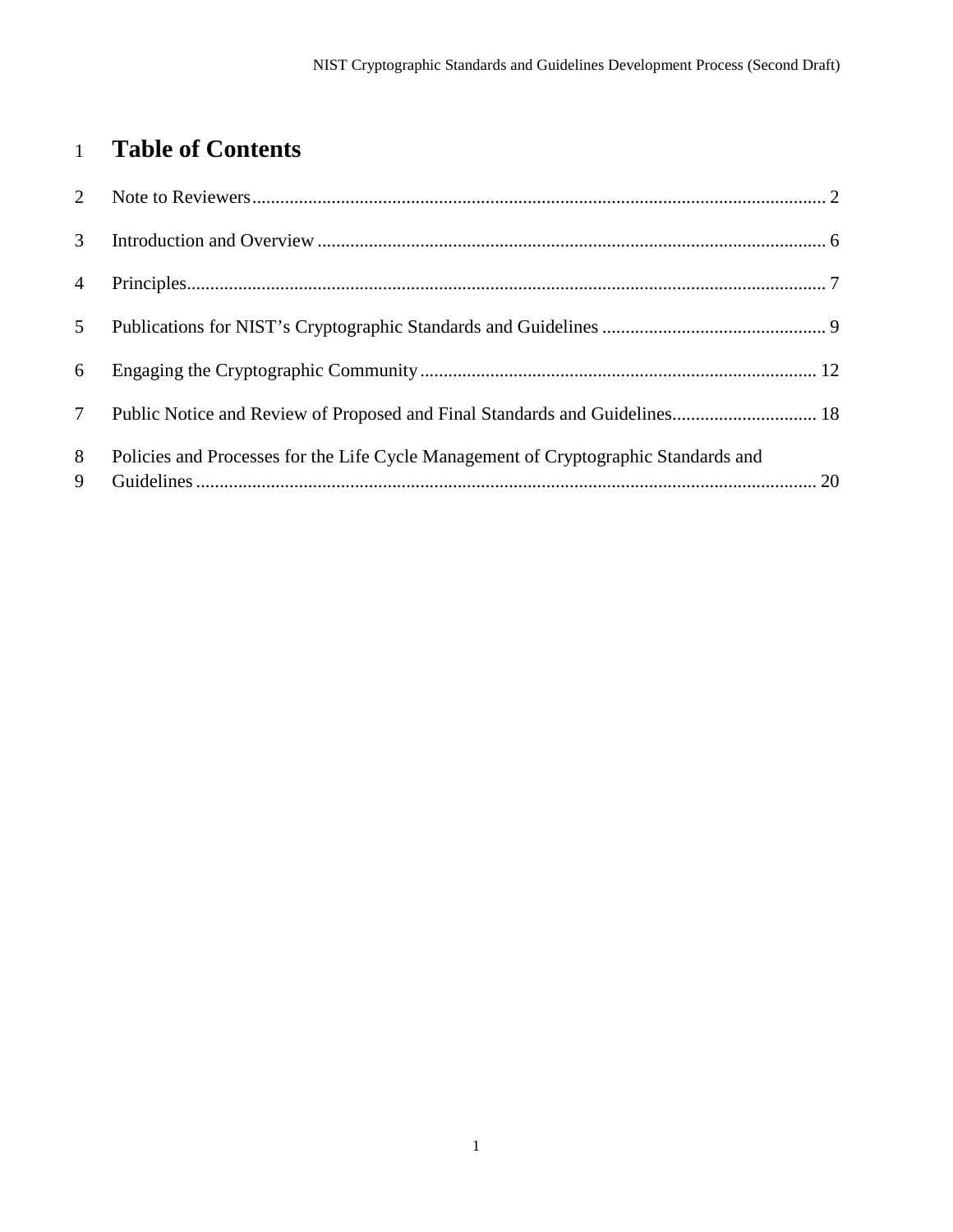# **Note to Reviewers**

| 12 | "It is of paramount importance that NIST's process for developing cryptographic      |
|----|--------------------------------------------------------------------------------------|
| 13 | standards is open and transparent and has the trust and support of the cryptographic |
| 14 | community. This includes improving the discipline required in carefully and openly   |
| 15 | documenting such developments."                                                      |
| 16 | Report of the NIST Visiting Committee on Advanced Technology, July 2014              |

- After concerns were raised by the cryptographic community about the integrity of NIST's
- cryptographic standards and guidelines in November 2013, NIST initiated an internal [review](http://csrc.nist.gov/groups/ST/crypto-review/) of
- its development process and announced it would seek public input and an independent review.
- Based on the February 2014 draft of this publication describing NIST's approaches and
- processes (NISTIR 7977, *NIST Cryptographic Standards and Guidelines Development Process*),
- multiple stakeholders provided recommendations. Commenters included experts tasked by
- NIST's top-level advisory committee as well diverse members of the global cryptographic and
- standards development community.
- After considering all input, NIST is making several changes to its approaches and processes and
- clarifying others. These modifications are reflected in this revised version of NISTIR 7977,
- which is being made available for public review to request additional stakeholder input. Key
- changes include:

# *Additions and clarifications of principles to guide and govern NIST's work on cryptographic standards and guidelines*

- NIST is adding the following principles and steps:
- *Usability*. This principle is intended to clarify that NIST cryptographic standards and guidelines are designed and selected to help implementers create secure and usable systems for their customers that support business needs and workflows, and to be readily integrated with existing and future schemes and systems.
- *Innovation and Intellectual Property (IP).* NIST seeks to incentivize innovation while protecting IP in the field of cryptography. Noting a strong preference among its stakeholders for solutions that are unencumbered by royalty-bearing patented technologies, NIST prefers to select unencumbered cryptographic algorithms. NIST may also select encumbered algorithms (those with patent protections) if the technical benefits outweigh the negative implications.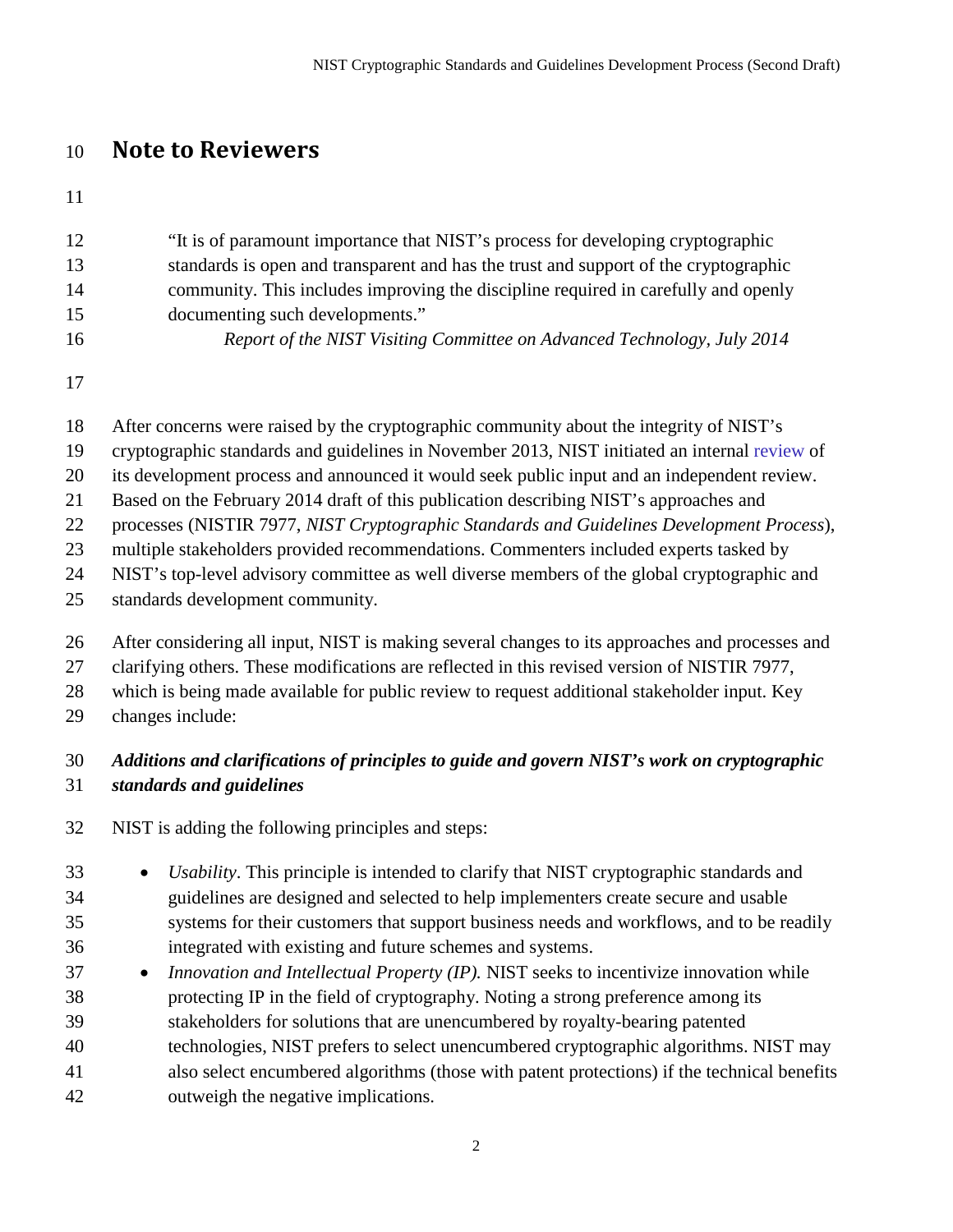- NIST is clarifying principles and steps:
- *Balance, transparency, openness and integrity*. While being aware of law enforcement and national security concerns, NIST focuses on its mission of developing strong cryptographic standards for meeting U.S. federal agency non-national security and commerce needs. In order to make independent decisions, NIST stresses the importance of its access to sufficient expertise, both from within NIST and from organizations and individuals external to NIST.
- O*penness* and *transparency with public comments.* NIST will accept and make public all comments on draft standards and guidelines, in accordance with applicable law.
- *Openness and transparency.* As a general policy, NIST will release any available significant analyses and evaluations of algorithms or schemes included in NIST's cryptographic standards or guidelines, in accordance with applicable law. Moreover, NIST will pursue security proofs in the development of its cryptographic standards and guidelines, and encourage their development and analysis by the research community. In solicitations for proposed algorithms, NIST will ask for these proofs and, when available, include them in the public record when standards and guidelines are developed.
- *Integrity.* This principle encompasses the avoidance and appropriate management of conflicts of interest in the standards development process. NIST follows procedures to manage the risk presented by those conflicts and ensures appropriate training for its staff.
- *Technical merit.* This principle highlights the importance of ensuring that cryptographic standards and guidelines are based on algorithms, schemes and protocols that are secure, well-understood, efficient, and robust against accidental misuse, and that promote interoperability.

### *Formal Policies and Processes for the Life Cycle of Cryptographic Standards and Guidelines*

NIST is describing more formal policies and processes for the life cycle management of

cryptographic standards and guidelines – from the initial selection of areas to be addressed

through the development, solicitation and response to comments and recommendations,

consideration by Standards Developing Organizations (SDOs), and regular maintenance and

- review. Among other things, these policies and processes include provisions to:
- Indicate why NIST has selected a particular approach (e.g., adopt widely accepted standard, work with SDOs in developing a new standard, develop a new NIST standard or guideline, or hold an open competition) when establishing standards and guidelines.
- Announce NIST's plans when producing standards or guidelines and indicate a timeframe for reviewing and maintaining those documents – including updating and possibly withdrawing the document.
- Disclose all comments on drafts in accordance with applicable law.
	-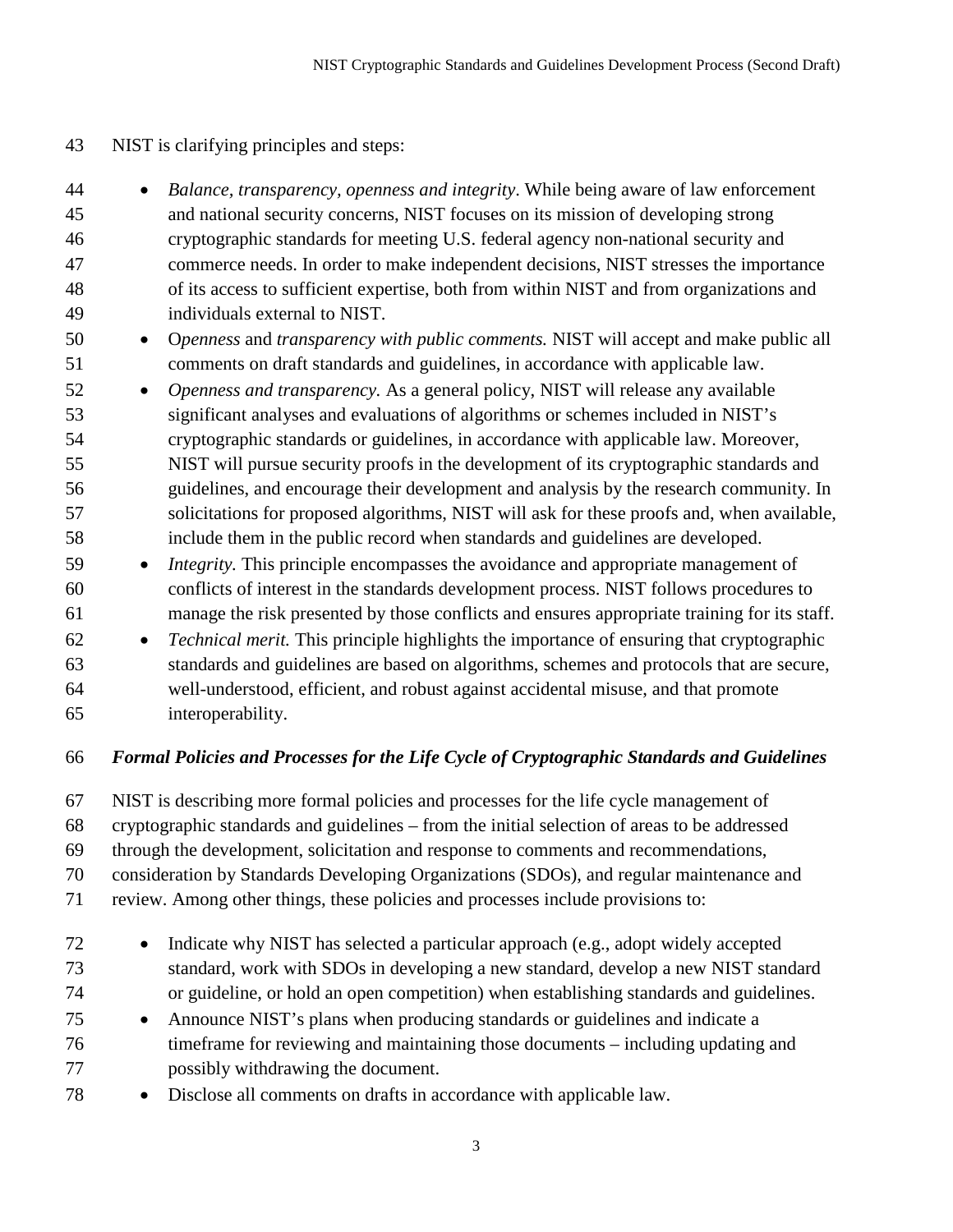- Create more systematic and transparent record-keeping policies and procedures.
- NIST will consider the use of open competitions to establish cryptographic standards
- particularly when no consensus exists yet around the best algorithmic approach.
- Competitions work best when a proposed algorithm or scheme requires a great deal of
- new cryptanalysis, as these competitions can focus the attention of cryptographers around
- 84 the world. Decisions to use competitions will be made while recognizing and considering
- 85 that these competitions are lengthy and resource intensive.

#### *Interactions with Standards Developing Organizations*

- NIST is clarifying its role in working with SDOs and its policies regarding the consideration of
- SDOs' standards and standards development capabilities. This includes provisions to:
- Explicitly acknowledge the role and importance of SDOs, including international SDOs, in the development and acceptance of cryptographic standards. Vigorous and documented participatory processes are important in considering SDOs' work in this arena.
- Pursue a global acceptance strategy for NIST's cryptographic standards, including aiming to prioritize resources to support this strategy.
- Select voluntary consensus standards if NIST's objectives can be achieved by doing so (following OMB Circular A-119). When there is no community consensus and/or an existing standard, NIST will consider working with an SDO to develop a standard. If that is not a viable option, NIST will develop its own standard and give strong consideration to submitting this standard to an SDO.
- 100 Clarify the role of NIST: 1) as a developer of standards and guidelines under statute for use in federal government non-national security information systems, noting that these often provide value to a broader set of stakeholders in U.S. and international business and commerce, and 2) as a technical contributor and stakeholder in connection with voluntary, global standards development.
- Prioritize which NIST standards and guidelines are brought to SDOs, based on likely impact and need and industry interest.
- Clarify the roles of NIST staff in working with SDOs, including stating the basis for determining NIST's participation. NIST affirms that its parameters for participation include ensuring that potential conflicts of interest are addressed.

### *Strengthening NIST's Cryptographic Capabilities*

- Recognizing that NIST increasingly must support the research needed to advance the science and
- lay the foundation for future cryptographic standards to the extent that resources permit the
- revised draft NISTIR states that NIST intends to participate extensively in the community by: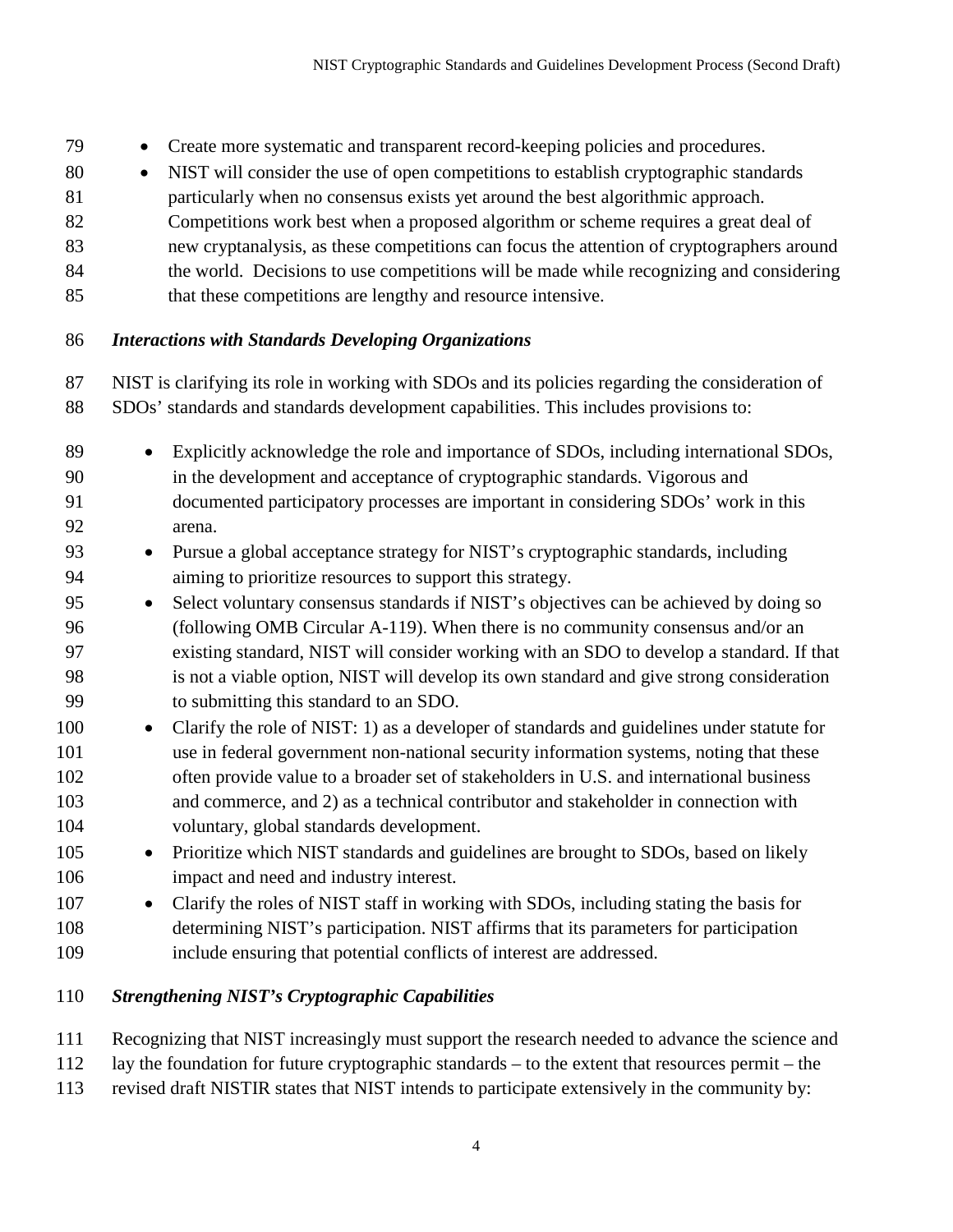- 114 Taking part in the work of SDOs;
- 115 Preparing papers on NIST research and presenting at and attending research conferences;
- Providing additional program committee members, speakers and reviewers for conferences and workshops;
- Increasing invitations to host guest researchers, postdoctoral fellows and visiting scholars; and
- Increasing funding for both external (including academic) and internal research.
- Notably, funding for NIST's work in cryptography-related programs has been expanded
- significantly with the enactment of appropriations for Fiscal Year 2015 operations of the Federal
- government. This increase will support internal as well as external efforts related to NIST's
- cryptographic standards and guidelines.

#### *Comments Requested on This Revised Draft*

 As part of the public review of this revised draft, NIST requests comments on the following topics:

- Do the expanded and revised principles state appropriate drivers and conditions for NIST's efforts related to cryptographic standards and guidelines?
- Do the revised processes for engaging the cryptographic community provide the necessary inclusivity, transparency and balance to develop strong, trustworthy standards? Are they worded clearly and appropriately? Are there other processes that NIST should consider?
- Do these processes include appropriate mechanisms to ensure that proposed standards and guidelines are reviewed thoroughly and that the views of interested parties are provided to and considered by NIST? Are there other mechanisms NIST should consider?
- 137 Are there other channels or mechanisms that NIST should consider in order to communicate most effectively with its stakeholders?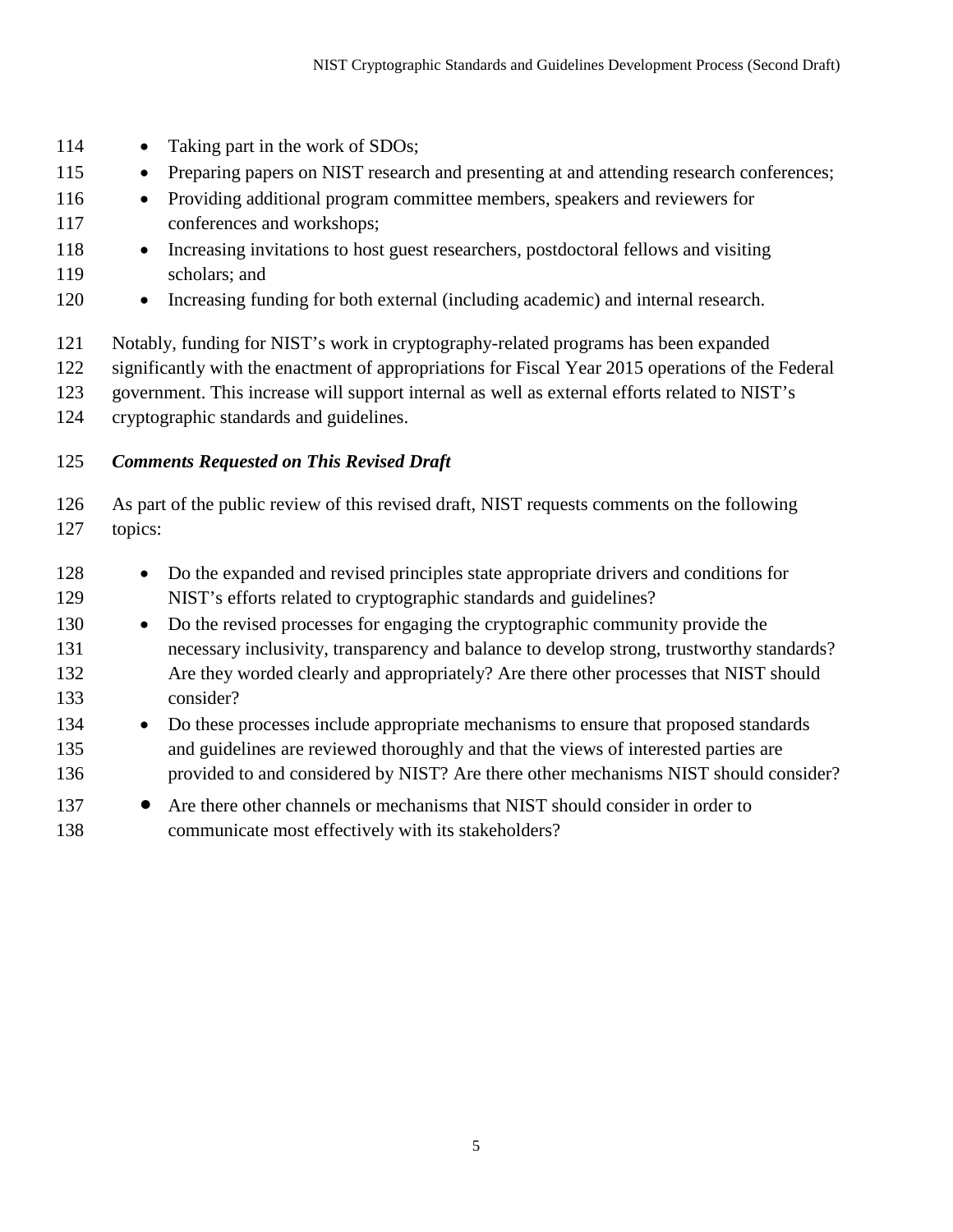# **Introduction and Overview**

The National Institute of Standards and Technology (NIST) is responsible for developing

standards (Federal Information Processing Standards, or "FIPS") and guidelines to protect non-

national security federal information systems. Outside the Federal Government, these

publications are voluntarily relied upon across many sectors to promote economic development

and protect sensitive personal and corporate information. NIST has a dual role in this regard: 1)

as a developer of standards and guidelines under federal law, and 2) as a technical contributor

and stakeholder in connection with voluntary, global standards development. NIST has authority

to conduct these activities under 15 U.S.C. 278g-3 and 15 U.S.C. 272(b)(3) and (b)(10).

The Computer Security Division (CSD), a part of the NIST Information Technology Laboratory

(ITL), is charged with carrying out these responsibilities. Cryptographic standards and guidelines

for the protection of federal information systems have always been a key component of this

effort. They must be robust and have the confidence of the cryptographic community in order to

be widely adopted and effective at securing information systems worldwide.

To ensure these standards and guidelines provide high quality, cost-effective security

mechanisms, NIST works closely with a broad stakeholder community to identify areas of need

and develop standards and guidelines. That community has expanded in recent years and now is

truly global in nature, as is the interest in having a system in place that will appropriately protect

and ensure the security of digitized information. That community includes experts from

academia and government agencies, and from sectors and organizations that choose to adopt

NIST cryptographic standards and guidelines. NIST knows – and has been reminded by

stakeholders – that open and transparent processes are critical to developing the most secure and

trusted cryptographic standards possible. NIST strives to engage all of its stakeholders in these

processes, and has strengthened its efforts. This document sets forth the principles and processes

NIST will use for future cryptographic standards and guidelines and reflects substantial

stakeholder input.

It is vital that NIST has access to the most recent and relevant expertise regarding cryptography

wherever this expertise resides. NIST must employ staff capable of soliciting, analyzing, and

putting this cryptographic knowledge to use in developing standards and guidelines, tests, and

metrics. In order to carry out its mission of protecting information and information systems,

NIST also needs to be actively involved in advancing the field of cryptography. NIST is

committed to achieving these goals by ensuring that its internal capabilities are strong and

effective, and that it has robust access to external expertise. The agency's research investment in

the cryptographic arena helps to ensure that the algorithms and schemes in its standards and

guidelines are secure. This research also aids in building the foundation for standards and

guidelines, whether they are developed by NIST or by other organizations.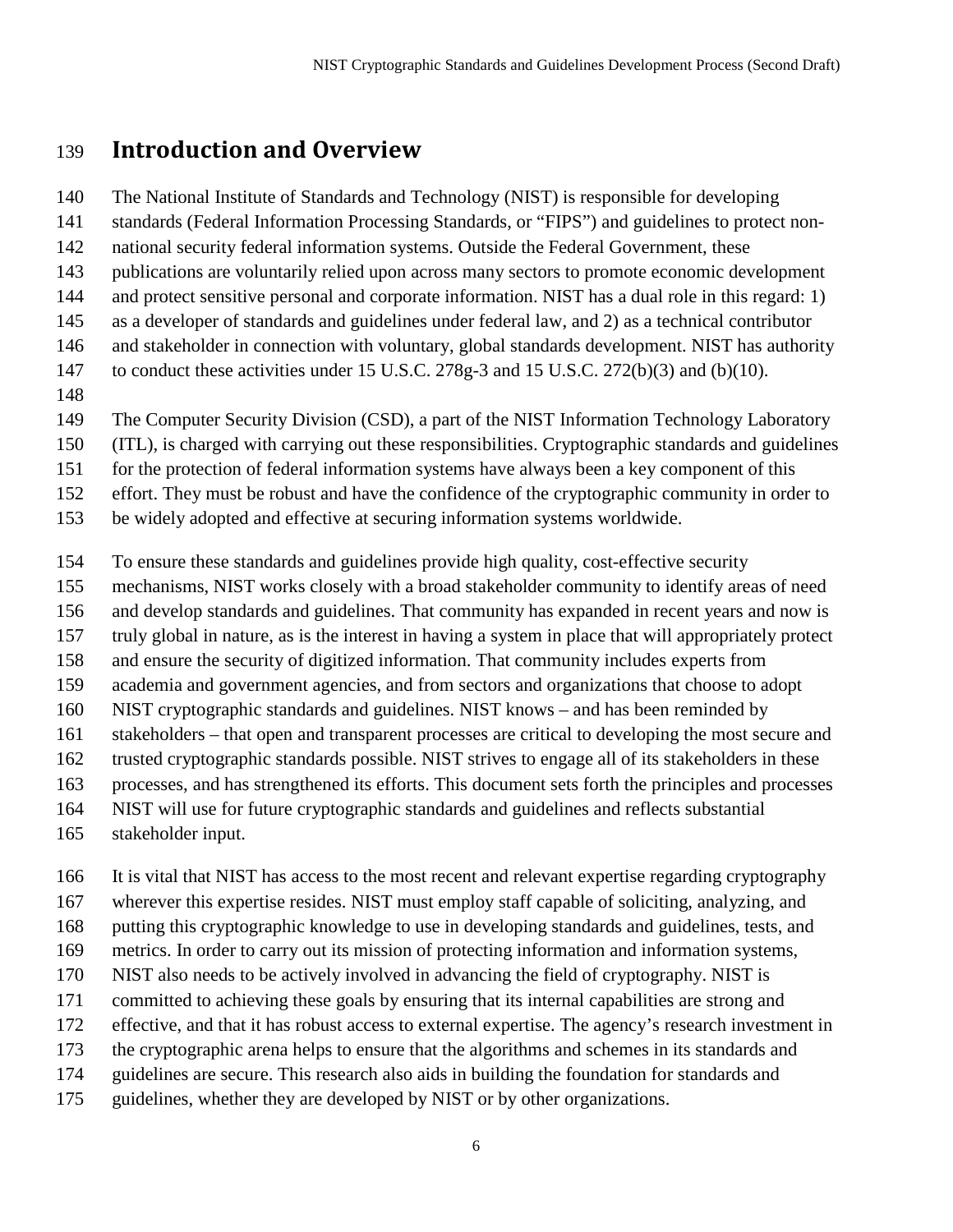# **Principles**

NIST believes that robust, widely understood, and participatory development processes produce

the strongest, most effective, most trusted, and broadly accepted cryptographic standards and

guidelines. The following eight principles guide NIST's cryptographic standards and guidelines

development processes.

 *Transparency:* All interested and affected parties have access to essential information regarding standards and guidelines-related activities throughout the development process. NIST is committed to transparency in the development and documentation of its cryptographic standards with respect to the areas of focus, selection and evaluation criteria, specifications, security and

other performance characteristics, and provenance.

*Openness:* Participation is open to all interested parties. All stakeholders – including security

professionals, researchers, SDOs, and users – have an opportunity to be meaningfully involved in

- 188 the standards and guidelines development process.
- *Technical Merit:* NIST's decisions during the development of cryptographic standards and
- guidelines are based on the technical merit of a proposal while being mindful of security,
- privacy, policy and business considerations. NIST strives to standardize secure cryptographic
- algorithms, schemes, and modes of operation whose security properties are well understood, and
- are efficient, robust against accidental misuse, and promote interoperability. The review of
- technical merit includes a precise, formal statement of security claims, based on minimal security
- assumptions and supported as far as possible by documented cryptanalysis and security reduction
- proofs.
- *Usability*: NIST aims to develop cryptographic standards and guidelines that help implementers
- create secure and usable systems for their customers that support business needs and workflows,
- and can be readily integrated with existing and future schemes and systems. Cryptographic
- standards and guidelines should be chosen to minimize the demands on users and implementers
- as well as the adverse consequences of human mistakes and equipment failures.

*Balance:* NIST strives to achieve a balance of interests among stakeholders, weighing these

interests to develop cryptographic standards and guidelines that are secure, efficient, and

promote interoperability. NIST solicits input from a wide range of stakeholders representing

government, industry and academia to ensure that its standards are strong, practical, and meet the

needs of the Federal Government as well as the broader user community. While being aware of

implications related to law enforcement and national security, NIST focuses on its mission of

- developing strong cryptographic standards and guidelines for meeting U.S. federal agency and
- commerce needs.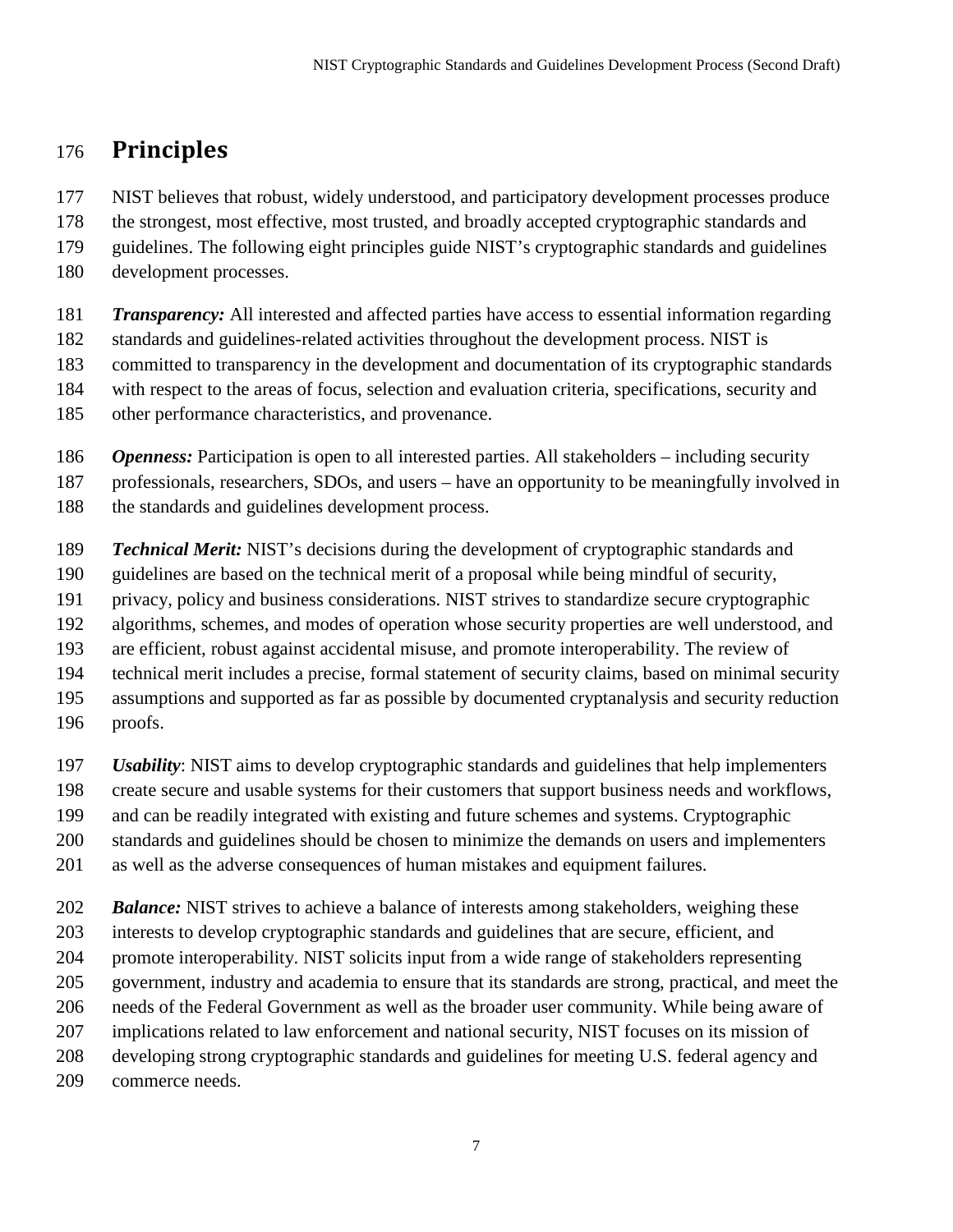- *Integrity:* NIST serves as an impartial technical authority when it is developing cryptographic
- standards and guidelines. When evaluating, selecting, and standardizing cryptographic
- algorithms, NIST strives to maintain objectivity as it forms and documents its decisions. NIST
- will conduct its standards selection and development processes with clear criteria, and guard
- against undue or improper influence while considering the legitimate interests of stakeholders.
- NIST will never knowingly misrepresent or conceal security proprieties.
- *Continuous Improvement:* As cryptographic algorithms are developed, and for the duration of
- their use, the cryptographic community is encouraged to identify weaknesses, vulnerabilities, or
- other deficiencies in the algorithms specified in NIST publications. When serious problems are
- identified, NIST engages with the broader cryptographic community to address them. NIST
- conducts research in order to stay current, to enable new cryptographic advances that may affect
- the suitability of standards and guidelines, and so that NIST and others can take advantage of
- those advances to strengthen standards and guidelines.
- *Innovation and Intellectual Property (IP):* While developing its cryptographic standards and
- guidelines for non-national security systems, NIST has noted a strong preference among its users
- for solutions that are unencumbered by royalty-bearing patented technologies. NIST has
- observed that widespread adoption of cryptographic solutions that it has developed has been
- facilitated by royalty-free licensing terms. While NIST prefers to select unencumbered
- algorithms, it may select algorithms with associated patents if the technical benefits outweigh the
- potential costs that would be incurred in implementing the patented technologies. NIST will
- explicitly recognize and respect the value of IP and the need to protect IP if it is incorporated into
- standards or guidelines. Furthermore, NIST believes it is important to balance the rights of IP
- holders and of those seeking to utilize technologies involving intellectual property rights.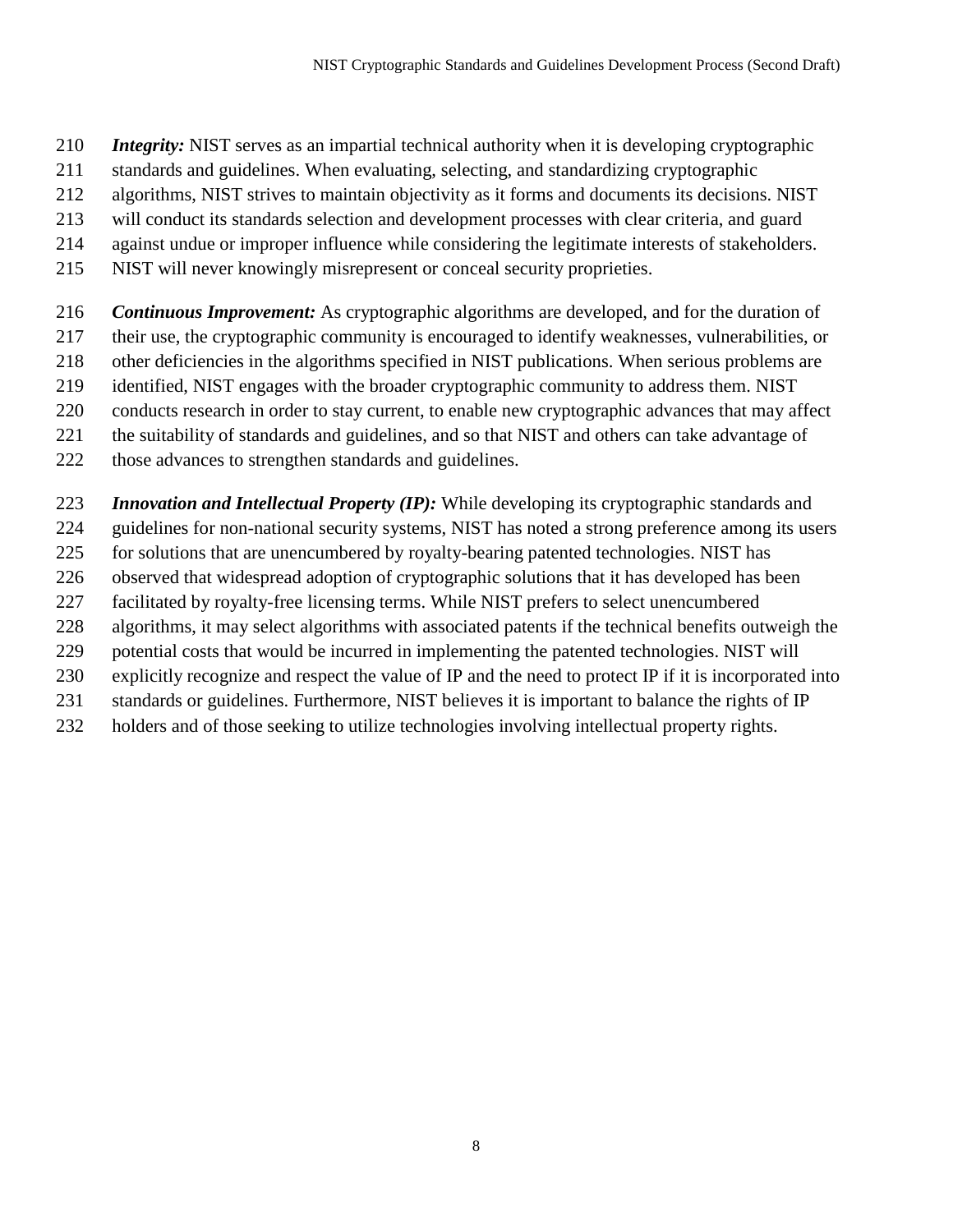# **Publications for NIST's Cryptographic Standards and Guidelines**

NIST uses several types of documents to publish and disseminate its cryptographic standards and

guidelines. Three categories of NIST publications are commonly used: Federal Information

 Processing Standards, NIST Special Publications, and NIST Interagency Reports. Draft and final cryptographic standards and guidelines are posted by NIST on its Computer Security Resource

Center web pages (http://www.csrc.nist.gov) and are freely available to everyone.

*Federal Information Processing Standards (FIPS)*: By federal statute<sup>[1](#page-14-0)</sup>, FIPS publications are issued by NIST after approval by the Secretary of Commerce. They are used by NIST to publish standards for fundamental cryptographic primitives, such as block ciphers, digital signature algorithms, and hash functions.

 *NIST Special Publications (SP):* NIST SPs include a wide range of research, guidelines, and outreach efforts in computer and information security. Cryptographic guidelines in the 800 series build upon the core cryptographic components specified in FIPS and other publications produced by SDOs and by NIST, sometimes specifying additional cryptographic algorithms, schemes and modes of operation, as well as providing guidance for their use. For example, cryptographic SPs in the 800 series specify random bit generators, block cipher modes of operation, key- establishment schemes, and key-derivation functions. These algorithms and schemes use the block ciphers, hash functions, and mathematical primitives defined in FIPS publications as fundamental building blocks. NIST also issues guidelines on the selection and use of cryptographic algorithms via SPs in the 800 series.

*NIST Interagency Reports (NISTIR):* NISTIRs describe technical research of interest to a

 specialized audience. NIST does not specify cryptographic algorithms in NISTIR publications. Instead, NIST uses NISTIR publications to disseminate information about its cryptographic

standards efforts. CSD has used NISTIRs to publish workshop and conference reports,

discussion documents on new challenges in cryptography, and status reports on cryptographic

algorithm competitions.

 $\overline{a}$ 

All NIST publications containing cryptographic standards or guidelines are first released as a

draft for public comment, although the development process differs by publication type. Because

FIPS are mandated by statute and the algorithms they specify are at the heart of many critical

security technologies, they require the most formal development process. Developed by NIST,

- FIPS are approved and promulgated by the Secretary of Commerce. Formal announcements for
- draft and final FIPS are published in the *Federal Register.* In part due to this development
- <span id="page-14-0"></span>process, FIPS tend to have relatively long development cycles. SPs are promulgated by NIST,

 $^{1}$  15 U.S.C. 278g-3, as amended.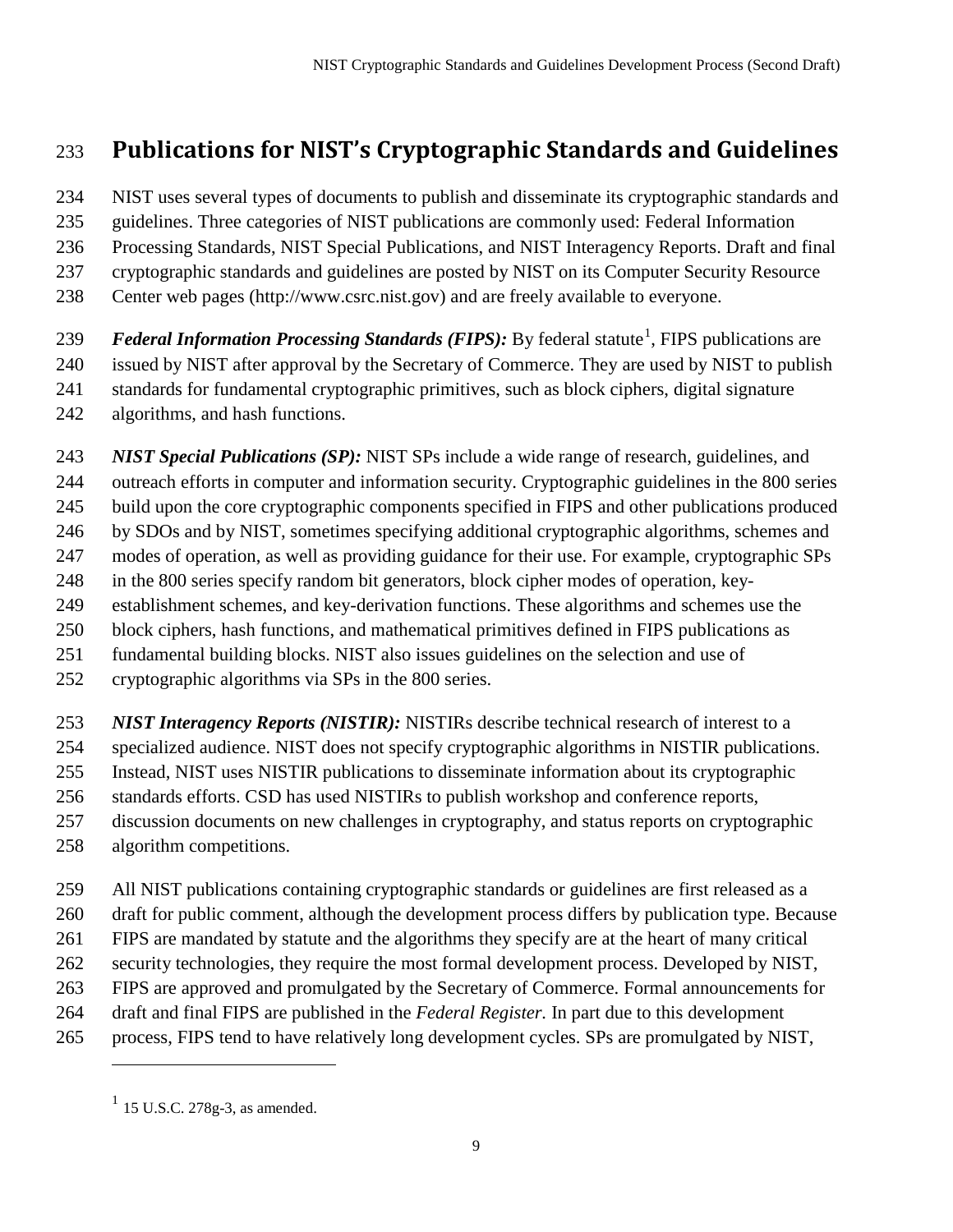- with announcements posted on the CSD website [\(http://csrc.nist.gov\)](http://csrc.nist.gov/) rather than in the *Federal*
- *Register,* and may have a shorter development cycle. The same holds true for most of the
- computer security-related NISTIRs published by NIST.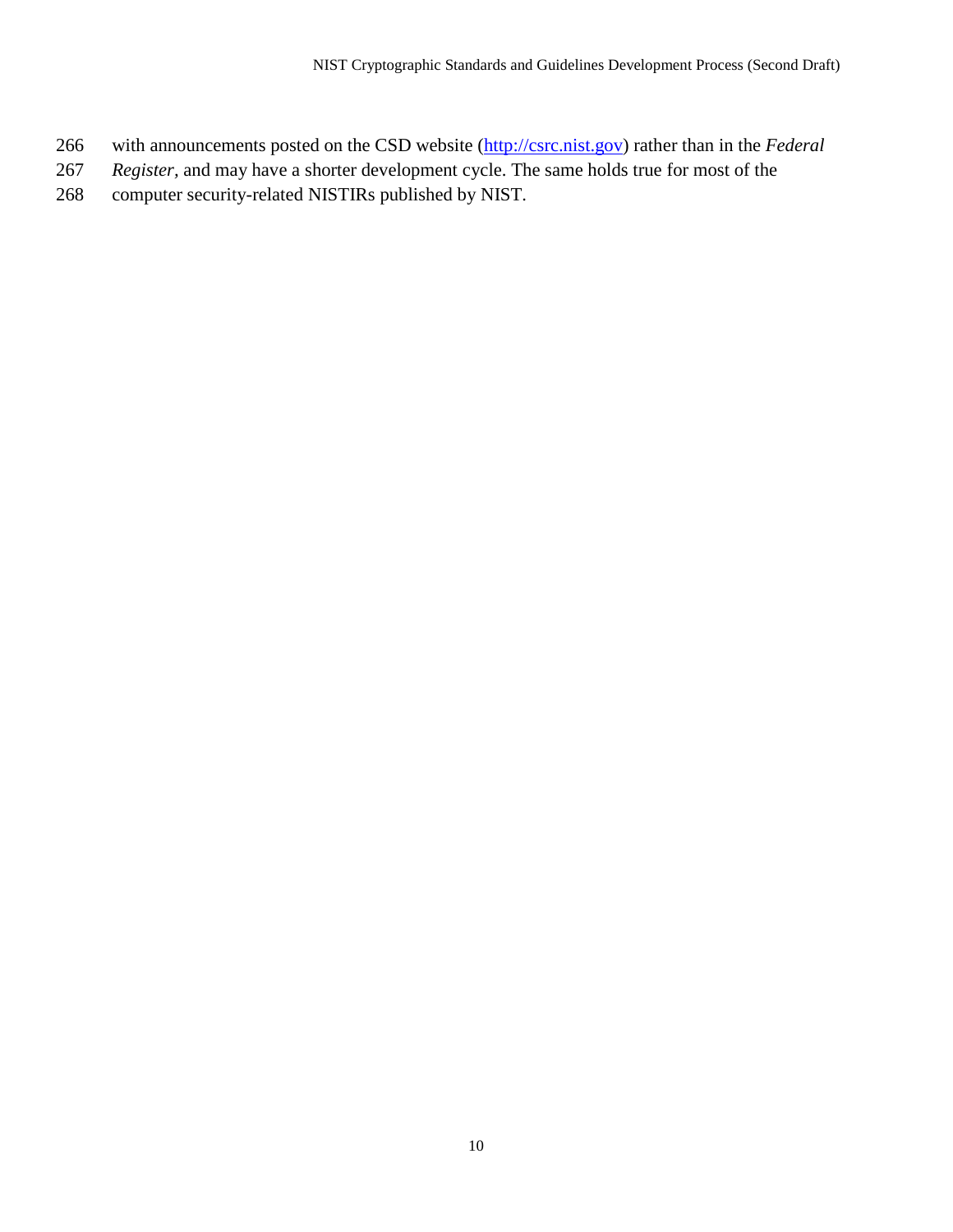# **Stakeholders for NIST's Cryptographic Standards and Guidelines**

NIST is statutorily responsible for developing cryptographic standards and guidelines for the

protection of information on non-national security systems that are used widely across the

Federal Government. Additionally, the President occasionally issues Presidential Directives that

direct NIST to develop specific standards or guidelines. Therefore, U.S. Government agencies

and their suppliers and users are primary stakeholders for this work.

- In addition, NIST cryptographic standards have long been adopted voluntarily by other public
- and private organizations and have significant, positive impacts on U.S. businesses and
- commerce and the broader global economy. For example, the Data Encryption Standard (DES),
- published as FIPS 46 in 1977, filled a critical need for the financial services industry through
- its adoption as American National Standard X3.92 in 1981 at a time when electronic
- transactions were becoming commonplace. NIST cryptographic standards and guidelines

continue to be widely used voluntarily in the private sector, particularly in the financial and

health care sectors. Consequently, NIST considers its stakeholder community for cryptographic

- standards, guidelines, tools and metrics to be much broader than those entities focused strictly on
- protecting government information on non-national security systems.

The national security community within the U.S. Federal Government has also adopted a subset

of NIST's cryptographic standards and guidelines through the Suite B program. The National

Security Agency (NSA) has approved the algorithms that comprise Suite B to protect classified

information up to the Secret level, with a class of algorithms with larger key sizes approved to

protect information at the Top Secret level. Because of the national security sector's use of NIST

cryptographic standards and guidelines, that sector is also an important stakeholder.

Widespread adoption of cryptographic standards has had significant benefits for all participating

communities, whether they do so by statute or voluntarily. International adoption has resulted in

widely available commercial products that support strong cryptography. In combination with

these international standards, security services that are globally interoperable have facilitated the

rapid expansion of global e-commerce. With increasing awareness of the risks associated with

- the use of the Internet, ready access to strong, reliable cryptography that is accepted globally has
- become even more important for stakeholders throughout the world.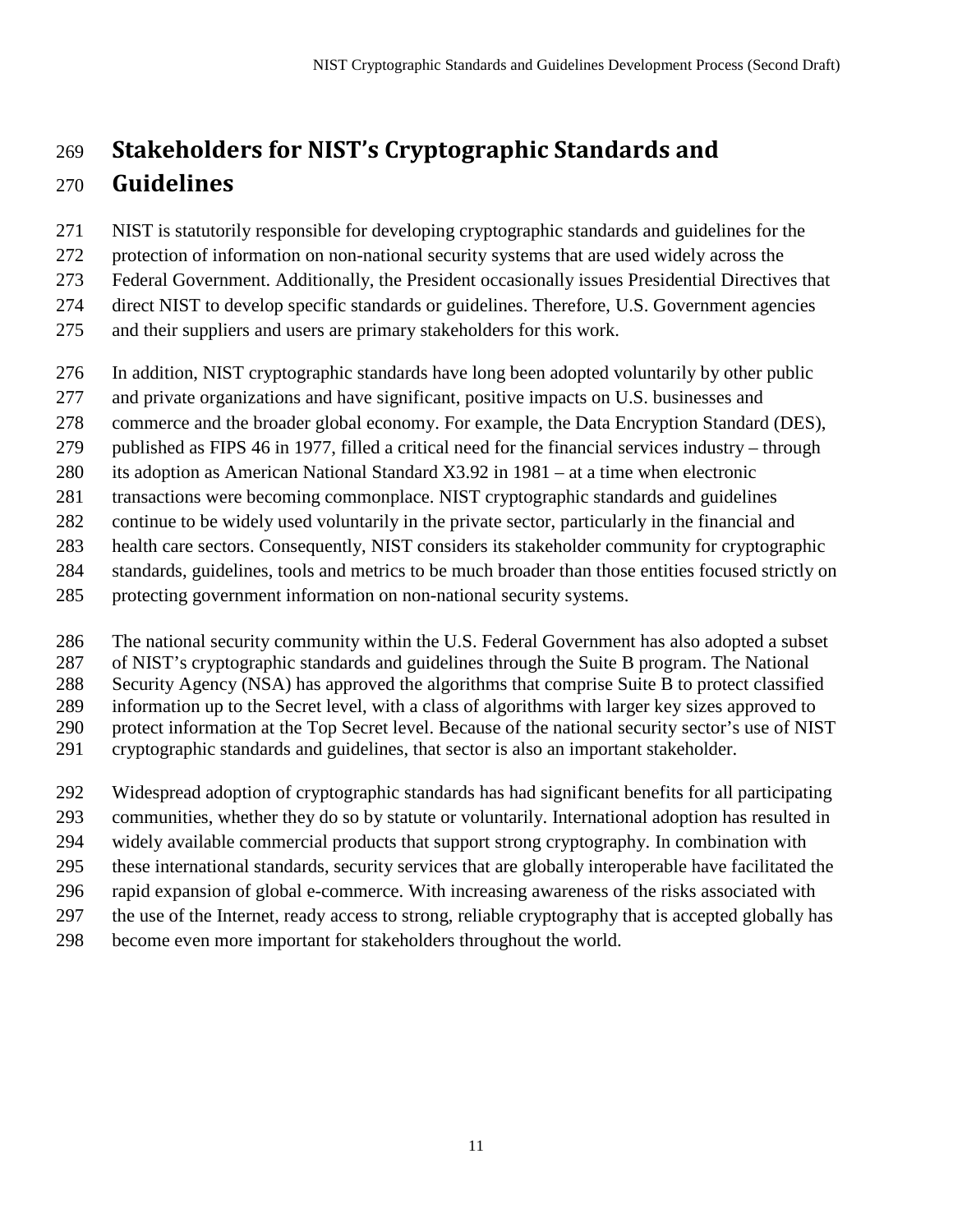# **Engaging the Cryptographic Community**

- NIST works closely with experts in industry, academia and government to develop its
- cryptographic standards and guidelines. Since the development of DES in the 1970s, the
- community researching and developing cryptographic technologies within industry and academia
- has expanded dramatically.
- As NIST identifies national trends and needs, it can be a primary driver, functioning in a
- proactive not just a reactive mode. NIST's technical expertise, knowledge of industry, its relationships, and the information it gathers from interactions with others via conferences and its
- work directly with other federal agencies, industry, and researchers are all crucial in making
- these determinations.
- Using a variety of approaches and processes, NIST works with these stakeholders to identify
- areas where standards or guidelines are needed, evaluate proposals, and develop standards or
- other publications. As a well-respected and trusted technical authority in this field, NIST must
- balance these needs to ensure that its standards and guidelines are technically sound and have the
- confidence of the community. Retaining that respect and authority requires that NIST must be –
- and must be perceived as a trustworthy steward of the public's interest and a leader in driving
- and identifying advances in cryptography.
- NIST informs and involves stakeholders through:
- 317 participation in SDO activities,
- regular interactions in professional forums, open solicitations for input,
- cryptographic competitions,
- early announcement of its intention to work in a specific area,
- extending invitations to external subject matter experts to work as NIST guest researchers,
- presentations and discussions at conferences and standards meetings,
- publication of draft documents for public review and comment, and
- providing feedback on how NIST has addressed comments.
- NIST also seeks input by hosting and funding external experts.
- NIST prioritizes its participation in meetings, conferences, SDOs and industry groups based on
- the expected impact of NIST's involvement. In addition, NIST has resource limits that affect the
- number of guest researchers and visiting scholars that can be accommodated. Within these
- constraints, NIST strives to keep stakeholders informed by reaching out to the community, being
- accessible for discussions, listening to concerns, responding to questions, making important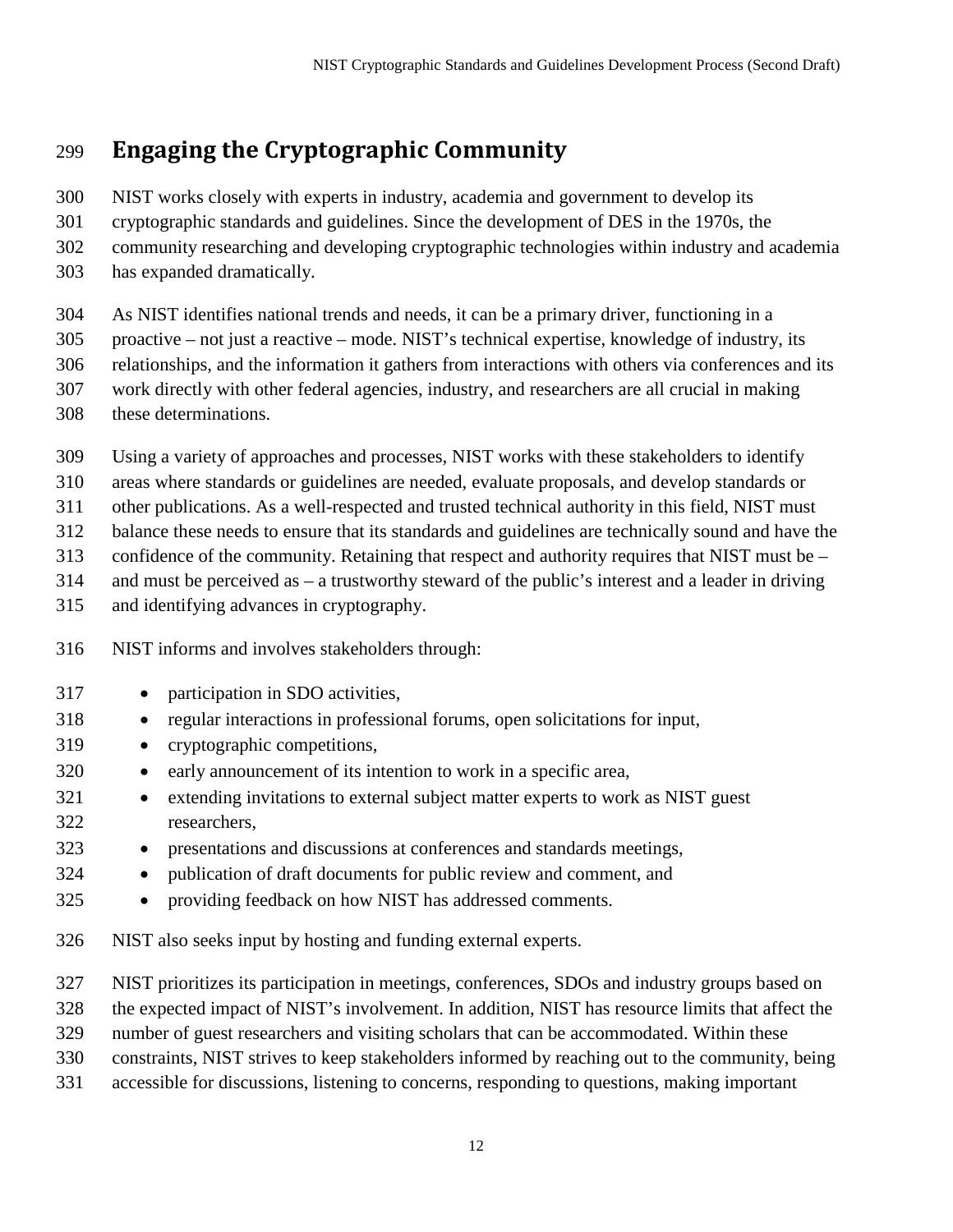activities public, participating actively in the cryptographic research community, and supporting voluntary standards development efforts.

# *Federal Stakeholders*

 NIST works in multiple ways with federal stakeholders, especially the agencies that are required to use FIPS and are encouraged to use NIST SPs for non-national security systems. Mechanisms for meeting the needs of these organizations include the full range of vehicles NIST uses with others: encouraging participation in NIST conferences and workshops, NIST's participation in events organized by others, solicitations for input as NIST sets its agenda and proposes cryptographic standards and guidelines, and informal, one-on-one discussions. Some special collaborative arrangements, including memoranda of understanding (MOUs), are also used in working with these agencies.

Participation in the Federal Government's Chief Information Officer (CIO) Council and its

committees offers another way for NIST to ensure that it has direct links with the community of

leaders in the U.S. Government who are most interested in or affected by NIST's cryptographic

standards and guidelines.

- NIST sponsors the Federal Computer Security Managers Forum, an informal group that
- promotes information sharing among federal agencies regarding information system security.
- The forum hosts the Federal Agency Security Practices website, maintains an extensive e-mail
- list, and holds bi-monthly meetings to discuss current issues and items of interest to those
- responsible for protecting non-national security systems. The forum provides an opportunity for
- managers of federal security programs to exchange information system security materials and
- knowledge for use in other programs in a timely manner, build upon the experiences of other
- programs, and reduce possible duplication of effort. NIST uses the forum to engage federal
- agencies on cryptographic issues, including standards and guidelines.
- From time-to-time, NIST is called upon by the Executive Office of the President to develop
- standards or guidelines related to cryptography for the protection of federal information systems.
- The Office of Management and Budget (OMB) is a primary stakeholder in its capacity of
- providing directions to agencies about their planning for and use of information technology
- resources, including the protection of non-national security federal information systems.
- NIST brings its cryptographic expertise to bear on priority national issues when directed by
- Congress, the President, or OMB and it also assists individual agencies that have specific needs.
- Recent examples include secure electronic voting; protecting the electric power "smart grid;" and
- health information technology initiatives that must ensure the protection of personal and
- proprietary business data. This work may be accomplished through interagency agreements,
- other formal measures, or by informal consultation and collaboration. NIST dedicates resources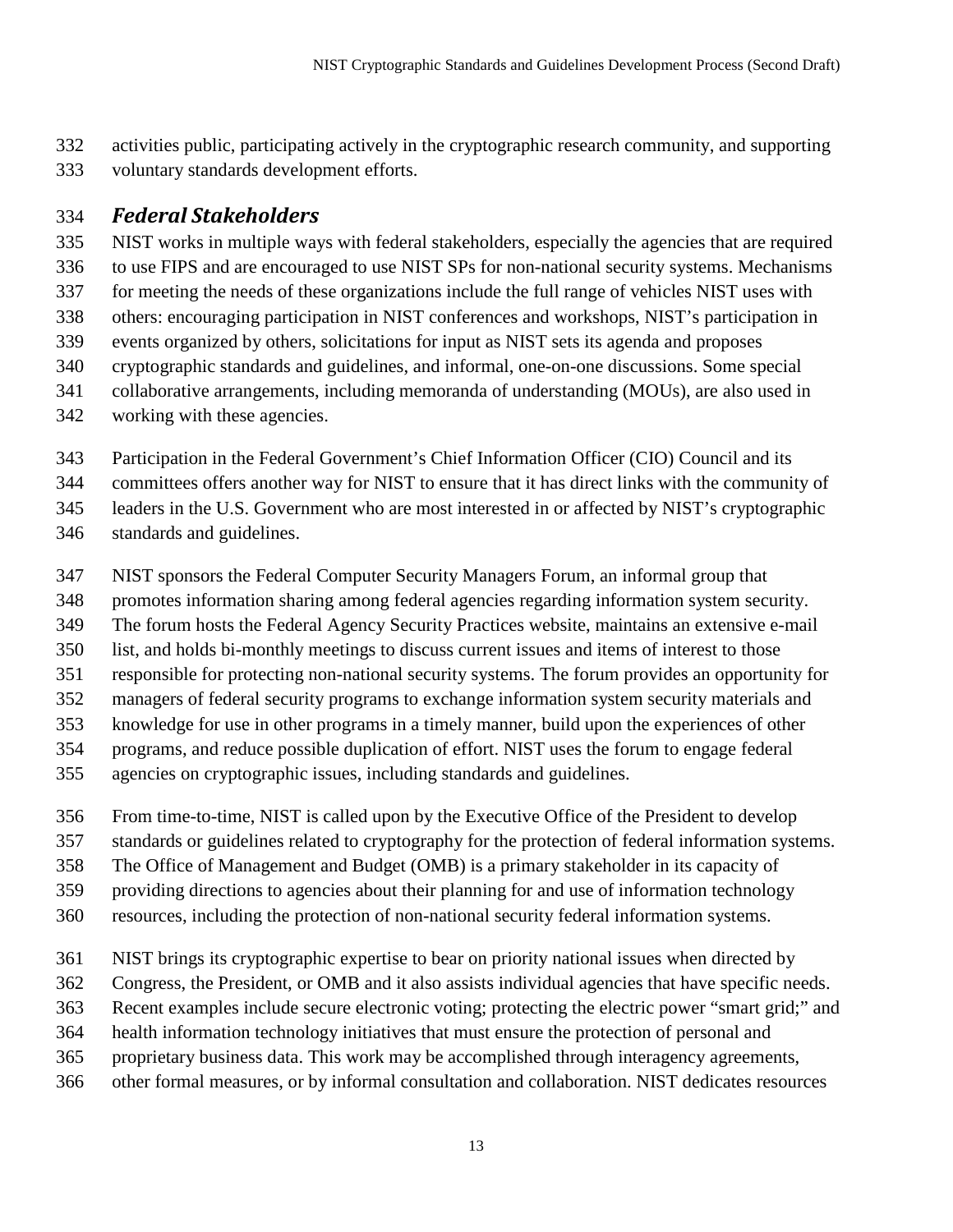- to these kinds of assistance efforts when they are directed by Congress, the President or OMB,
- when they are compatible with its mission, and where NIST has special expertise.
- Multiple federal agencies contribute to NIST's cryptography efforts in research and in
- developing standards and guidelines. Consultation with several of those organizations the
- Director of the Office of Management and Budget, the Departments of Defense and Energy, the
- National Security Agency, the Government Accountability Office, and the Secretary of
- Homeland Security– is mandated by the Federal Information Security Management Act
- (FISMA) in order to avoid unnecessary and costly duplication of effort and to assure that NIST's
- standards and guidelines are complementary with those employed for the protection of national
- security systems and information contained in these systems.
- Beyond this statutory requirement calling for NIST to consult with other agencies, the NSA, in
- particular, has significant expertise in cryptography. Their cooperation with NIST is governed by
- an MOU between the two agencies and technical staff meet monthly to discuss ongoing
- collaborative work and future priorities.
- As part of other agencies' collaboration with NIST, their staff may assist in the development of
- new standards and guidelines. This may take the form of coauthoring publications with NIST
- staff, providing comments on draft documents, or submitting cryptographic algorithms for
- consideration by NIST. All significant contributions will be acknowledged appropriately. In
- accordance with NIST's authorship policy, NIST will identify the names of any authors of
- standards or guidelines. If a NIST standard or guideline contains an algorithm that was designed by another agency's employees, NIST will acknowledge that agency as the designer, even
- 388 though NIST may not be able to list specific individuals<sup>[2](#page-19-0)</sup>. As is the case with private sector
- organizations, NIST will consider and acknowledge other agencies' comments, whether they are
- provided during the formal public comment period or other stages of development. Comments
- from federal agencies received during the public comment period will be posted and adjudicated
- in the same way as those submitted by the public.

- Another venue where NIST Interacts with NSA about cryptography is the Committee on
- National Security Systems (CNSS), where NIST is an observer. The CNSS is chaired by the
- Department of Defense, while the NSA staffs the CNSS Secretariat. The CNSS mission is to set
- <span id="page-19-0"></span>national-level Information Assurance policies, directives, instructions, operational procedures,

 The names of some NSA staff cannot, by law, be publicly revealed. 50 U.S.C. §402 note. Freedom of Information Act (FOIA) requests for documents involving any NIST-NSA collaboration are normally reviewed by both organizations and exempted or excluded information, which may include the names of specific NSA participants as noted, may be redacted.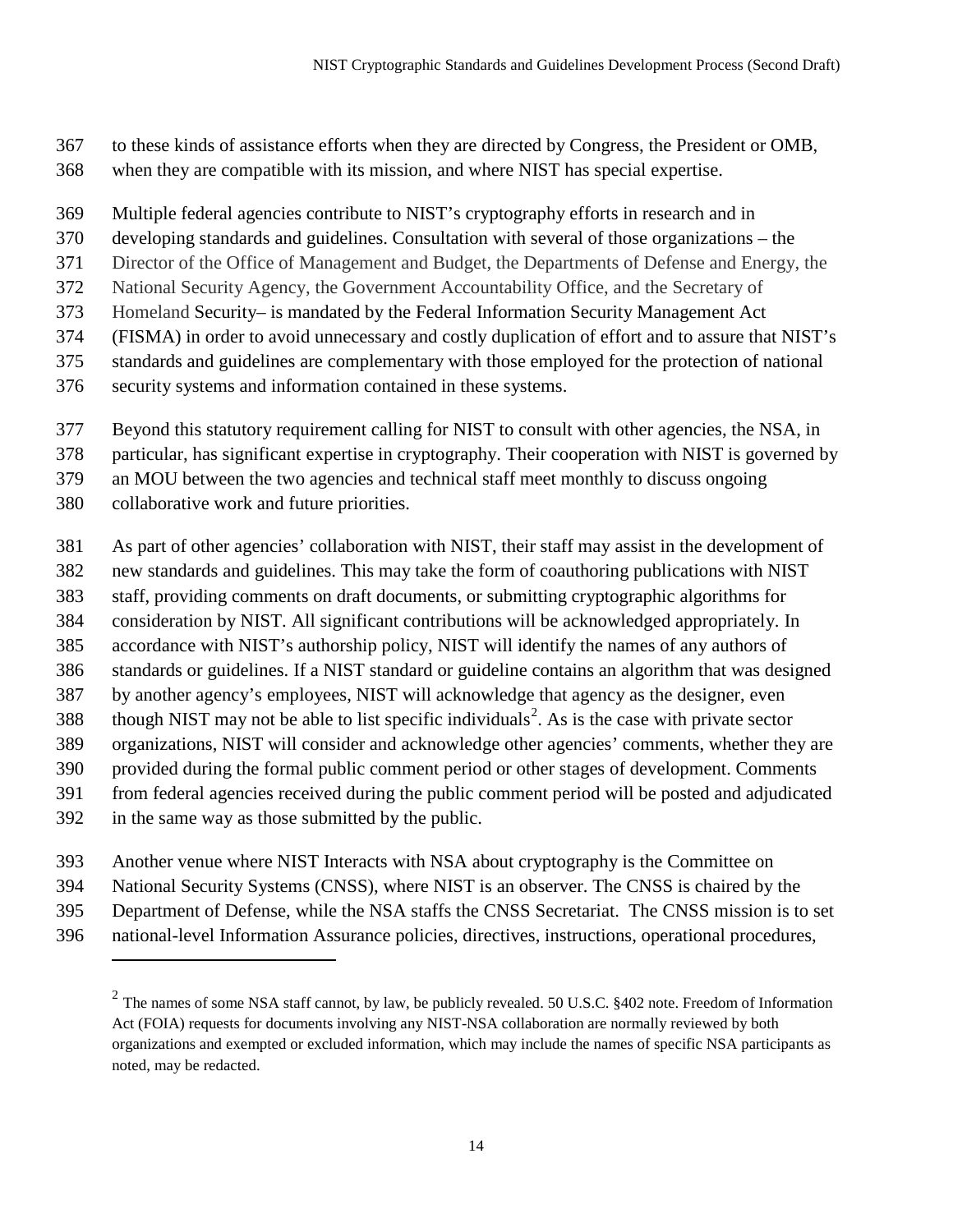- guidance and advisories for United States Government departments and agencies for the security
- of National Security Systems. NIST reviews and comments on drafts of proposed CNSS
- documents, including Policies, Directives, Instructions and Standards. The CNSS policy CNSSP-
- 15 specifies the use of NIST standardized cryptographic algorithms for the protection of national
- security information.
- Collaboration with these agencies helps NIST to identify, prioritize, and conduct work in
- cryptography. NIST also understands that having its own independent cryptographic expertise is
- essential in order to carry out the its statutory responsibility to develop strong cryptographic
- standards and guidelines to protect non-national security federal information systems. Moreover,
- this capability is vital to NIST's development of standards and guidelines that promote economic
- development and protect sensitive personal and corporate information.

# *Voluntary Standards Developing Organizations*

- NIST recognizes the important role that voluntary SDOs play in the global adoption of strong
- cryptography for the agency's various stakeholders. NIST is committed to pursuing a global
- acceptance strategy for NIST's cryptographic standards, and active participation in SDOs helps
- to ensure that NIST cryptographic standards and guidelines are highly secure and interoperable
- with those of international partners.
- Based on need, impact, and industry interest, NIST decides how to engage with specific SDOs,
- which existing voluntary standards it can adopt or adapt, which standards may be best developed
- by an SDO rather than by NIST, and which of NIST's standards and guidelines are brought to
- SDOs for adoption.
- 418 Following federal policy contained in OMB Circular A-119<sup>[3](#page-20-0)</sup> directing all agencies to use
- voluntary consensus standards in lieu of government-unique standards "except where
- inconsistent with law or otherwise impractical," NIST is committed to making maximum use of
- standards produced by SDOs as the first option in addressing a need for cryptographic standards.
- The section of this document, "*Policies and Processes for the Life Cycle Management of*
- *Cryptographic Standards and Guidelines*," provides detail about how NIST implements this
- strategy.

- When NIST decides to develop a standard of its own, it will give strong consideration to
- <span id="page-20-0"></span>submitting that standard to an SDO for broader acceptance, use, alignment, and impact. In the

 Office of Management and Budget, *Federal Participation in the Development and Use of Voluntary Consensus Standards and in Conformity Assessment Activities*, OMB Circular A-119 Revised, February 10, 1998. [http://www.whitehouse.gov/omb/circulars\\_a119#1](http://www.whitehouse.gov/omb/circulars_a119#1)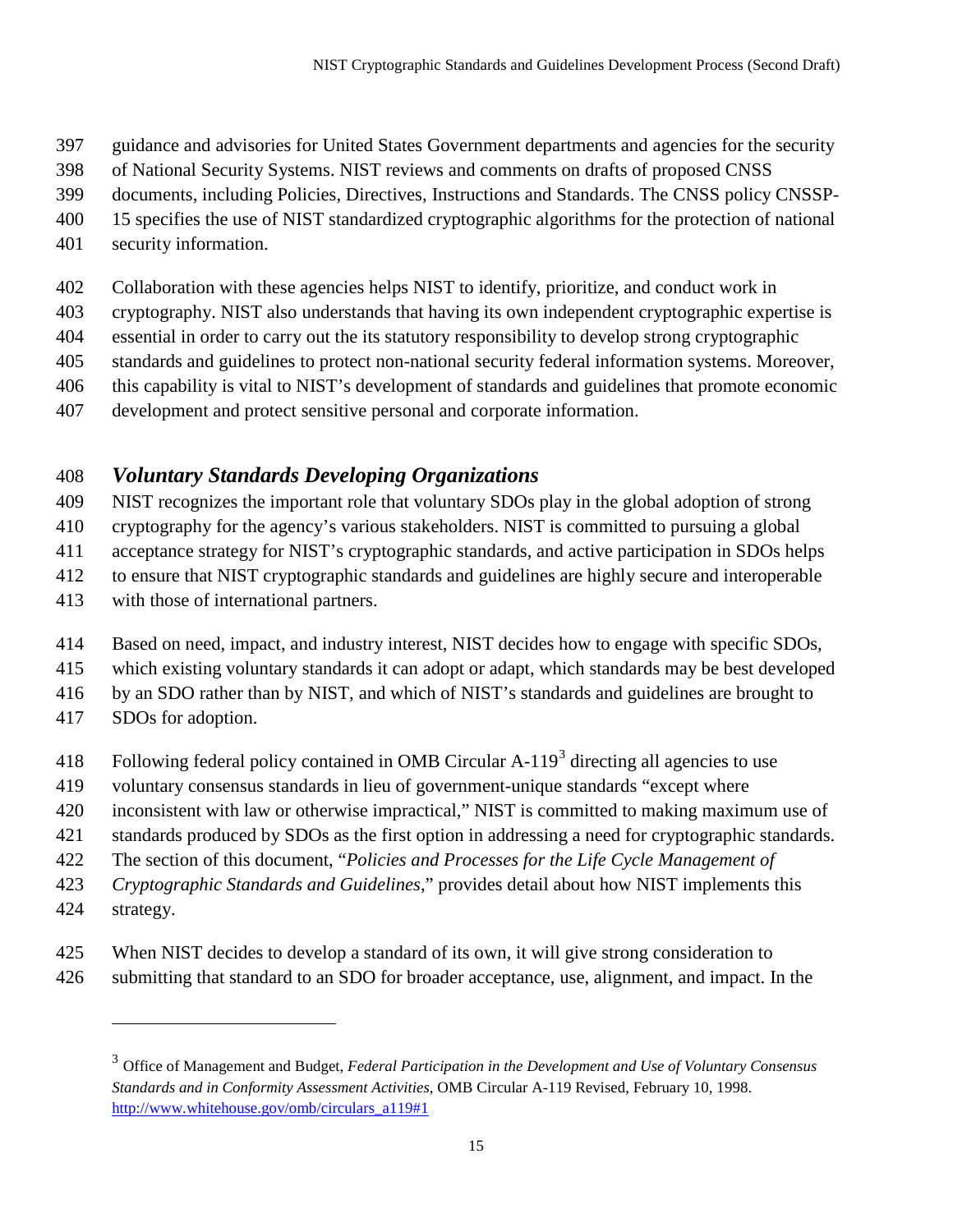- past, SDOs have adopted important NIST cryptographic standards as foundational building
- blocks for security protocols. For example, the Advanced Encryption Standard (AES) block
- cipher is included in ISO/IEC 18033-3:2010, is the preferred block cipher for IEEE 802.11 to
- secure wireless networks, and is mandatory to implement in version 1.2 of the Internet
- Engineering Task Force's (IETF) Transport Layer Security (TLS) protocol.
- When selecting priorities for working with SDOs or using standards produced by those
- organizations, a major consideration for NIST is the degree of active participation in the SDO
- from cryptographic researchers, industry, and others in the user community.
- NIST staff participates in SDOs either through a NIST membership in an organization (e.g., X9,
- $136$  Inc.<sup>[4](#page-21-0)</sup> working groups, INCITS<sup>[5](#page-21-1)</sup> technical committees) or as individuals (e.g., IEEE SA<sup>6</sup> working
- groups and IETF working groups). NIST experts also participate in some international SDOs
- 438 through U.S. National Body or Member State representation.  $ANSI<sup>7</sup>$  $ANSI<sup>7</sup>$  $ANSI<sup>7</sup>$  is the sole U.S.
- representative for two major non-treaty international standards organizations, the International
- Organization for Standardization (ISO) and via the U.S. National Committee (USNC) the
- International Electrotechnical Commission (IEC). For treaty-based international standards
- bodies, such as the International Telecommunication Union (ITU), the Department of State
- represents the United States.
- Working with SDOs provides an important avenue for outreach to and feedback from multiple
- stakeholders. In many cases, NIST staff members are contributors, editors, or working-group
- chairs for proposed voluntary standards that use cryptography. NIST participates in the SDO
- standards process along with industry involved in the design, development, and implementation
- of cryptography. This interaction promotes the exchange of information and provides early
- feedback on the effects of NIST standards and the need for new or different standards.
- It is important that the roles of the NIST staff working with SDOs are very clear to all involved.
- 451 NIST has agency-wide guidelines governing participation in SDOs. $\textsuperscript{8}$  $\textsuperscript{8}$  $\textsuperscript{8}$  These guidelines make it
- clear that participation in SDOs can, and must, tie directly to NIST's mission and key goals. IT
- security clearly falls within that realm.
- <span id="page-21-0"></span>*The Research Community*

X9, Inc., Financial Industry Standards

<span id="page-21-1"></span>InterNational Committee for Information Technology Standards

<span id="page-21-2"></span>IEEE (Institute of Electrical and Electronics Engineers)

<span id="page-21-3"></span>American National Standards Institute

<span id="page-21-4"></span> N. Rioux, E. Puskar and M.J. DiBernardo*, Guidelines for NIST Staff Participating in Documentary Standards Developing Organizations' Activities,* NISTIR 7854, May 2012[. http://dx.doi.org/10.6028/NIST.IR.7854.](http://dx.doi.org/10.6028/NIST.IR.7854)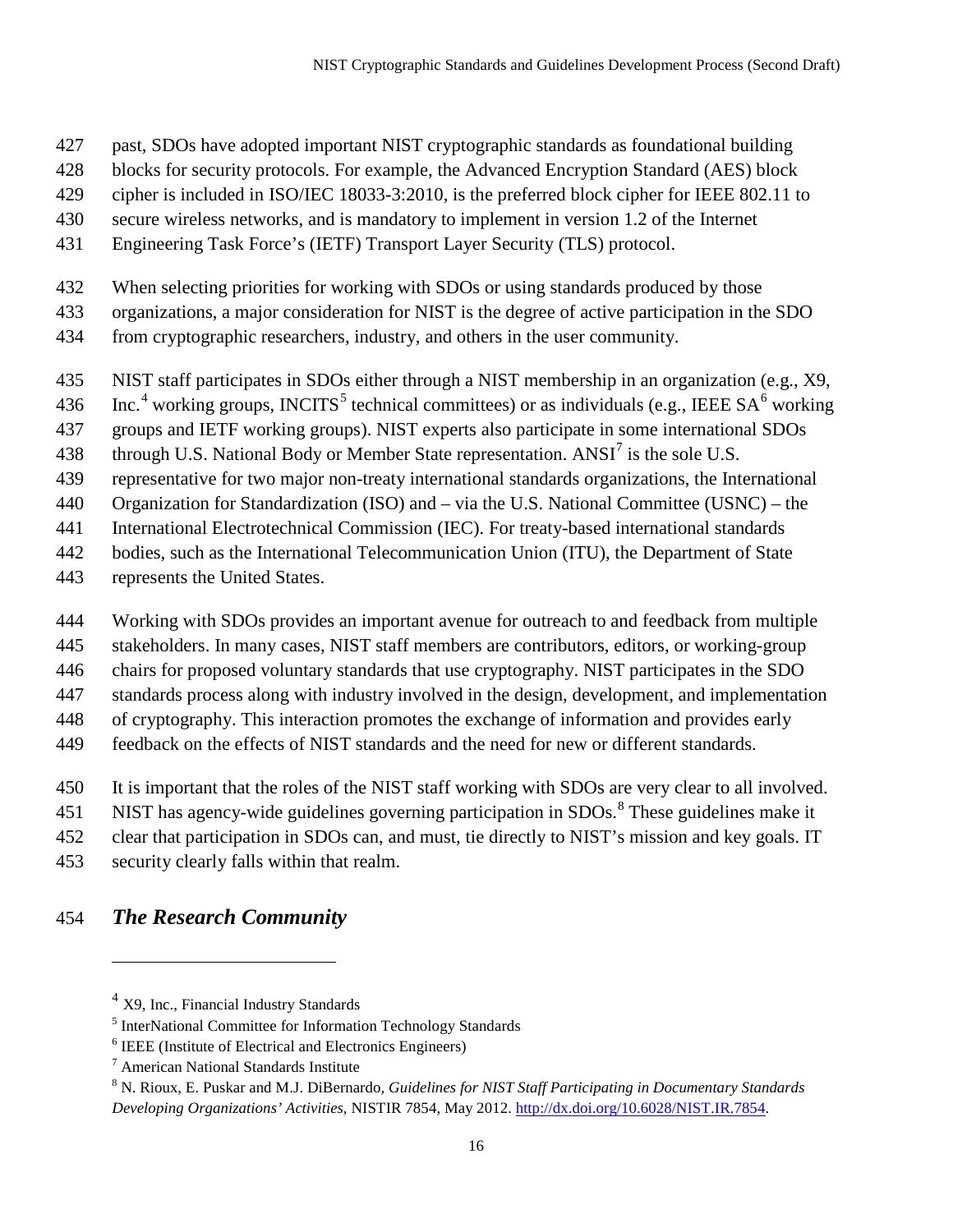- NIST is deeply involved in the cryptographic research community through: participating in
- research conferences; serving as program committee members; serving as speakers and
- reviewers for conferences and workshops; and writing papers on NIST research. NIST also
- invites and hosts guest researchers, postdoctoral fellows and visiting scholars; funds academic
- [9](#page-22-0) research; and provides services, such as the NIST Randomness Beacon,<sup>9</sup> for the research
- community. As a result, cryptographers around the world often know the NIST contact in their
- area of interest beyond their availability through NIST web pages about their work. NIST
- encourages and informally receives valuable informal information, often based on independent
- cryptanalysis, from researchers. When NIST proposes new FIPS or SPs or changes to those
- publications it reaches out to and relies on input from this community, and others, as an
- important part of the process.
- Cryptographic algorithm competitions are an especially powerful vehicle for working with the
- research community to fill particular standards-related needs. They allow NIST to standardize a
- state-of-the-art, widely accepted cryptographic primitive by involving the international
- cryptographic research community in an open competition to select an algorithm that NIST will
- standardize and promote. Competitions are only one of several approaches for establishing a
- cryptographic standard; sometimes the needed standard has already been developed by an SDO
- and been well-accepted by the community. Moreover, competitions are very time- and resource-
- intensive. However, they can bring significant benefits when properly used. The section of this
- document, "*Policies and Processes for the Life Cycle Management of Cryptographic Standards*
- *and Guidelines*," provides details about how NIST approaches these competitions.

<span id="page-22-0"></span><sup>&</sup>lt;sup>9</sup> See [http://www.nist.gov/itl/csd/ct/nist\\_beacon.cfm](http://www.nist.gov/itl/csd/ct/nist_beacon.cfm)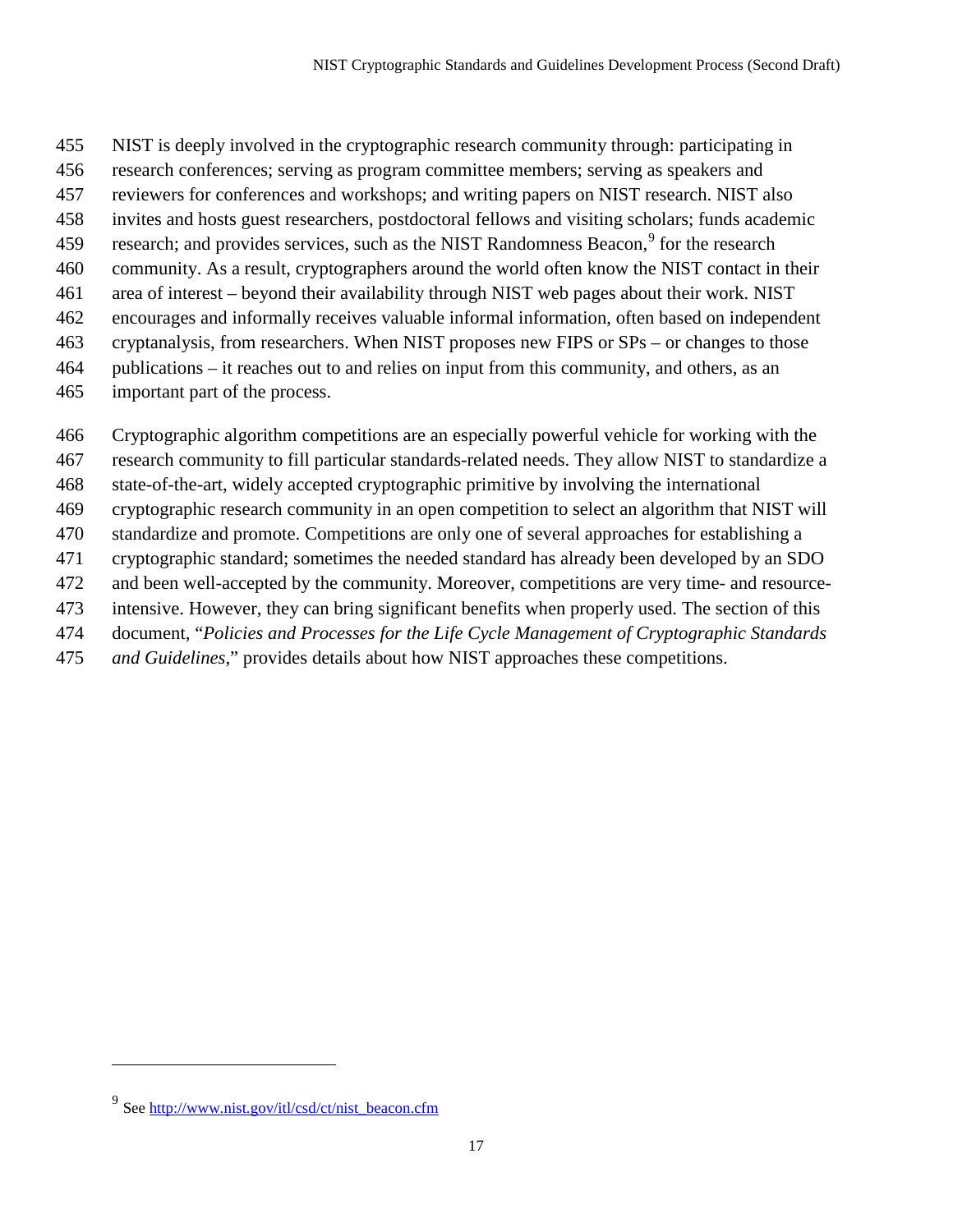# **Public Notice and Review of Proposed and Final Standards and Guidelines**

NIST strives to be as open and transparent as possible in its cryptographic standards and

guidelines activities. That includes involving stakeholders from the time that NIST identifies an

area of interest through the full life cycle of managing a standard or guideline. Public notice and

review of proposed and final standards and guidelines is a key element. Basic features are noted

below; details are described in the "*Policies and Processes for the Life Cycle Management of* 

*Cryptographic Standards and Guidelines*" section of this document.

- plans for cryptographic standards and guidelines, including seeking information from the public about available standards and guidelines or ongoing development work;
- invitations for public participation in NIST-sponsored workshops and conferences that discuss and advance topics in cryptography and its standardization;
- participation by NIST staff in workshops and conferences sponsored by other organizations on cryptography and standardization;
- announcements of draft cryptographic standards and guidelines for public review and comment; and
- announcements of NIST's responses to comments and posting of final publications.

 All announcements are posted on the CSD website [\(http://csrc.nist.gov\)](http://csrc.nist.gov/). Requests for comments on proposed FIPS, as well as announcements of the final FIPS, are published in the *Federal Register[10](#page-23-0)* . When NIST is aware of SDOs working on related standards, NIST will reach out to relevant working groups to inform them of these announcements. In addition, press releases usually accompany significant announcements, and NIST Information Technology Laboratory (ITL) Security Bulletins provide information about the use of cryptographic standards and guidelines<sup>[11](#page-23-1)</sup>. In some cases, NIST maintains a public email forum for ongoing open discussion of subjects relevant to cryptographic standards or research activities.

- The primary public comment and feedback mechanism for NIST cryptographic standards and
- guidelines is the posting of drafts and requests for comment on the CSD website. Comment
- periods depend on the size and complexity of the drafts, as well as prior history of public
- <span id="page-23-0"></span>exposure and commentary, but typically run from 30 to 90 days.

NIST provides public notice of its most significant activities in cryptography, including:

<http://www.federalregister.gov/>

<span id="page-23-1"></span><http://csrc.nist.gov/publications/PubsITLSB.html>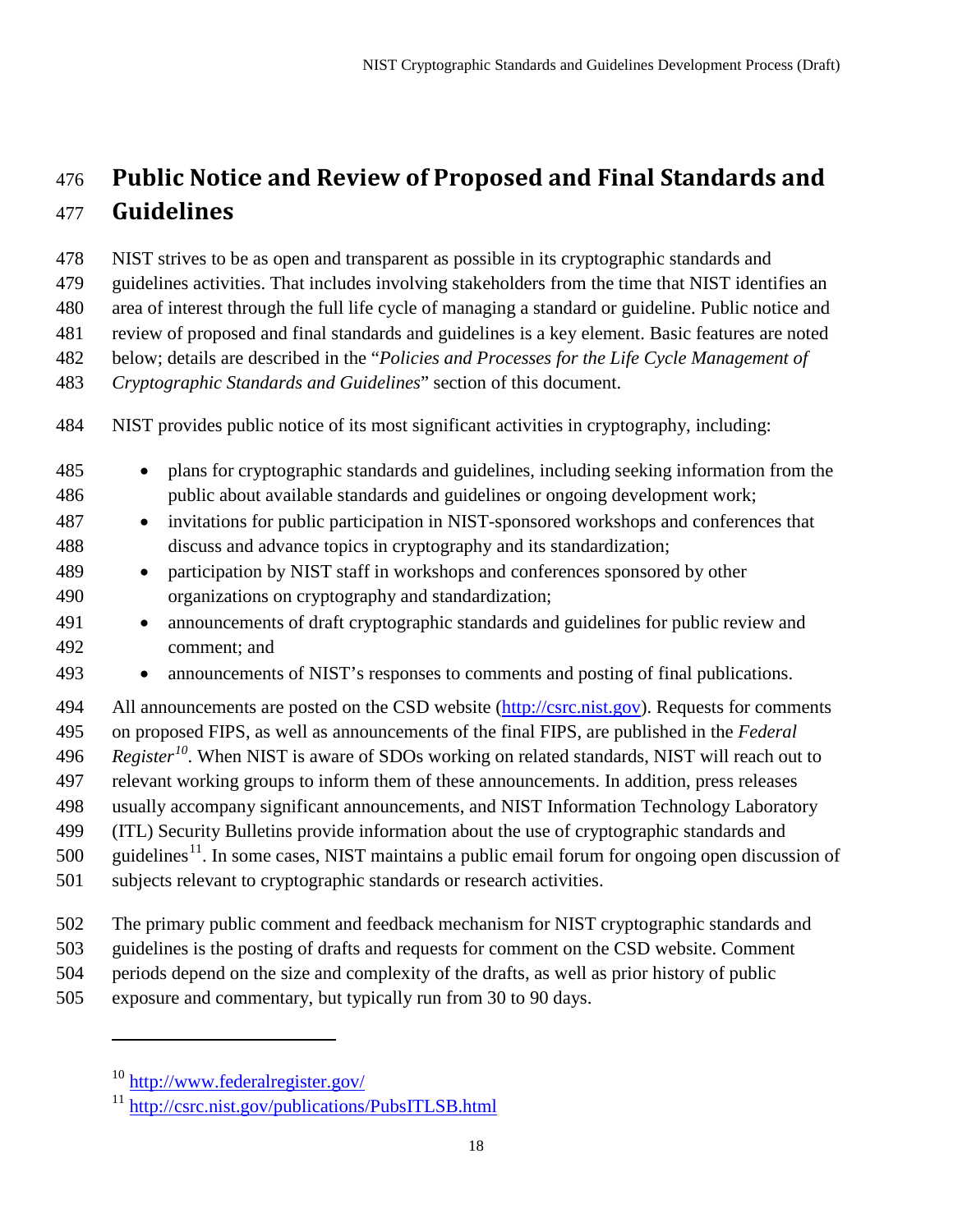- If the nature or extent of changes to a draft resulting from the comments is sufficiently extensive, one or more additional cycles of public review may be conducted.
- NIST will track, post, and publicly respond to *all* comments received as a result of a request for
- comment on a draft FIPS or draft guideline, in compliance with applicable law. Comments
- received on draft FIPS, and their dispositions, are summarized in the *Federal Register* notice
- announcing the approval of a new or revised standard. All commenters are encouraged to use the
- public comment process to ensure that their comments are received and given due consideration.
- NIST will provide rationale for all substantive changes to draft documents, either as a response
- to a public comment or in a separate description and justification for the change.
- For standards developed within consensus-based SDOs, feedback is generated and received in
- accordance with the policies and procedures of the respective SDOs. In these cases, in keeping
- with its own principles, NIST takes into account the transparency and openness of the
- environment in which those standards are developed before adopting or recommending a
- standard.
- The value of NIST's processes for cryptographic standards and guidelines depends upon the
- active involvement of subject matter experts from the cryptographic community, as well as those
- organizations that use and depend on these standards and guidelines. NIST encourages all
- stakeholders to provide input throughout the process from start to finish including but not
- limited to reviewing and commenting on drafts when they are posted for public comment.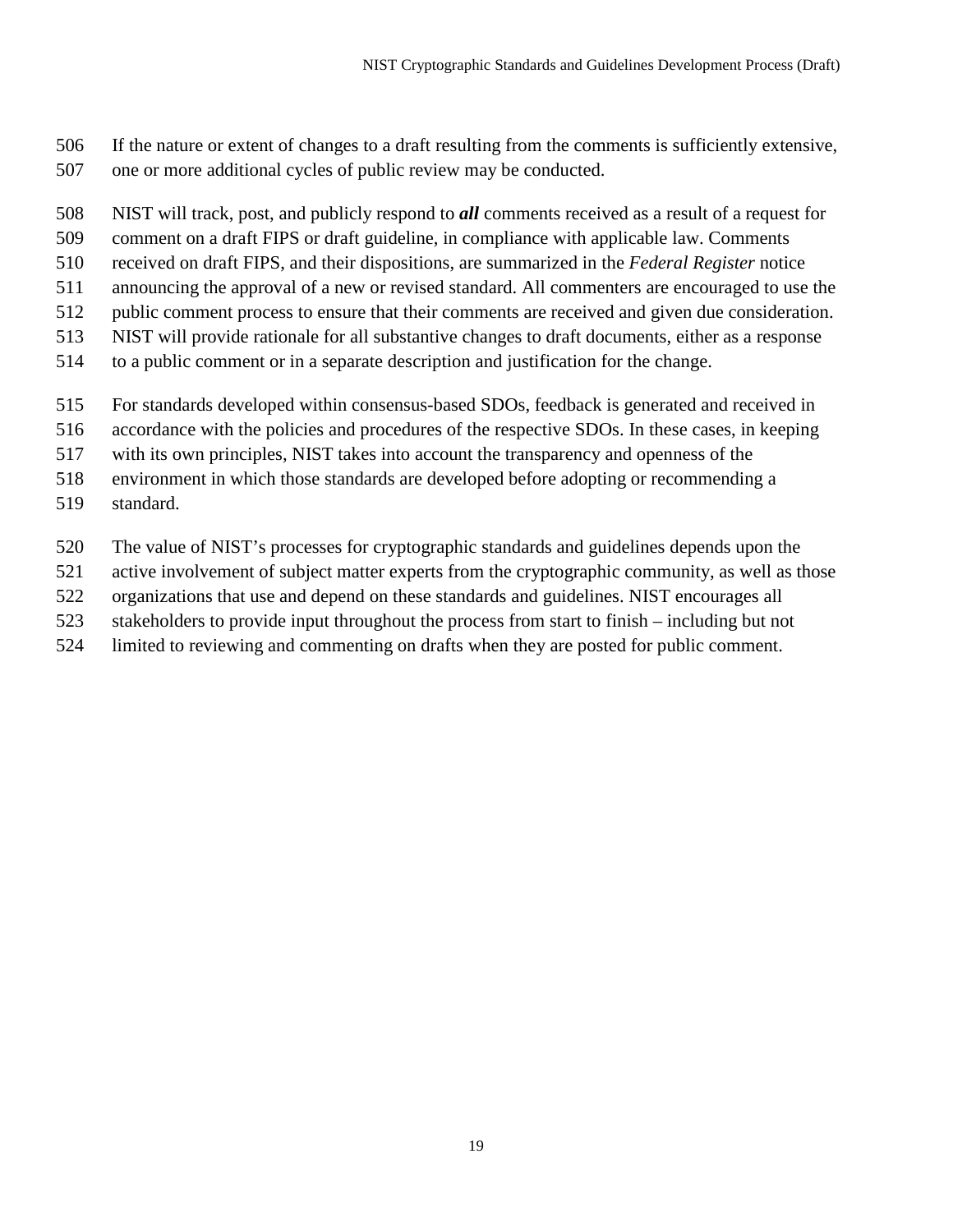# **Policies and Processes for the Life Cycle Management of Cryptographic Standards and Guidelines**

 NIST has policies and processes for the life cycle management of cryptographic standards and guidelines. These cover the initial identification and selection of areas to be addressed through development, solicitation and response to comments and recommendations, submission of standards for consideration by SDOs, and regular maintenance and review, including updating and withdrawing the approval of a standard or guideline. General approaches are described in the

previous sections; process details are described below.

### *1. Triggers: Identify and Evaluate the Need*

- NIST considers a variety of factors in initially identifying the need for a cryptographic standard or guideline. Major considerations include:
- *Is there a legal or administrative directive or guidance?* NIST has statutory requirements and high-level Executive Branch directives to undertake work in a particular area. These include statutory mandates (e.g., FISMA), Presidential Directives (e.g., Homeland Security Presidential Directive 12 (HSPD-12)), and OMB guidance (e.g., M-04-04).
- *Did an environmental or technological development trigger a particular interest?* As processing speeds and memory get faster and cheaper, new advances in cryptography demand that NIST constantly monitor the strength and effectiveness of the algorithms in its standards and guidelines. Attacks and other security breaches can be triggering events. Research that shows vulnerabilities of a widely used cryptographic standard can be a motivation. NIST may hold workshops to assess the need, to discuss cryptographic research or proposed algorithms, or as part of a cryptographic competition, for example.
- *Is it a compelling area for NIST's engagement?* Work on a new standard or guideline should be useful, first and foremost, to the Federal Government's ability to carry out its non-national security functions and to promote economic development. The work that is contemplated should have broad applicability, rather than simply fill a niche need.
- *Does it appear to be a matter that the communities of interest consider to be both important and practical to address?* This could include identifying existing methods that are used to solve similar challenges within those communities.
- 

#### *2. Announce Intent to Work on a Standards or Guidelines Project*

- Once NIST identifies a need for a standard or guideline in a particular area and decides to work on a project, it will:
- Publicly announce the need and its planned work on a project via the CSD website and other mechanisms. The announcement will provide the problem statement, a review of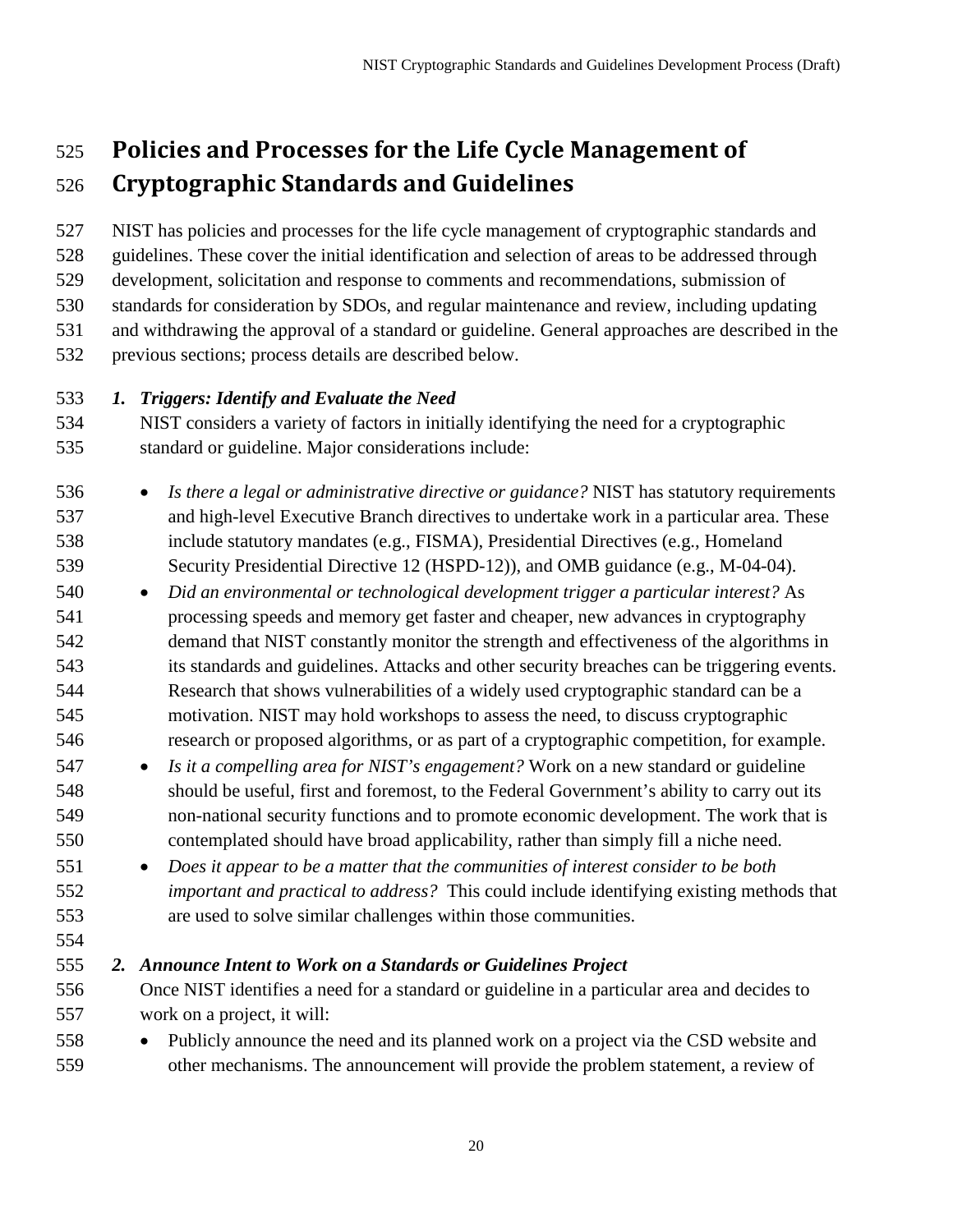| 560<br>561<br>562<br>563<br>564                                                                                                                       | possible approaches for producing a standard or guideline, and a rough development<br>schedule.<br>Solicit input though the website, presentations, newsletters, and workshops, and/or an<br>$\bullet$<br>open solicitation for comments.<br>Issue formal requests for comments or information, as needed.<br>$\bullet$                                                                                                                                                                                                                                                                                                                                                                                                                                                                                                                                                                                                                                                                                                                                                                                                                                                                                                                                                                                                                                                                                                                                                                                                                                                                                                                                                                                                                    |
|-------------------------------------------------------------------------------------------------------------------------------------------------------|--------------------------------------------------------------------------------------------------------------------------------------------------------------------------------------------------------------------------------------------------------------------------------------------------------------------------------------------------------------------------------------------------------------------------------------------------------------------------------------------------------------------------------------------------------------------------------------------------------------------------------------------------------------------------------------------------------------------------------------------------------------------------------------------------------------------------------------------------------------------------------------------------------------------------------------------------------------------------------------------------------------------------------------------------------------------------------------------------------------------------------------------------------------------------------------------------------------------------------------------------------------------------------------------------------------------------------------------------------------------------------------------------------------------------------------------------------------------------------------------------------------------------------------------------------------------------------------------------------------------------------------------------------------------------------------------------------------------------------------------|
| 565<br>3.<br>566<br>567<br>568<br>569<br>570<br>571<br>572<br>573<br>574<br>575<br>576<br>577<br>578<br>579<br>580<br>581<br>582<br>583<br>584<br>585 | <b>Consider Requirements and Solutions</b><br>To ensure that NIST has broad and in-depth knowledge of the challenge, requirements to be<br>addressed, and potential solutions - including work by others - early in the process, NIST<br>will:<br>Identify the requirements and goals of the proposed standard or guideline project, for<br>$\bullet$<br>example, determine the desirable security properties and the evaluation criteria for<br>assessing potential solutions.<br>Investigate the literature and what solutions are incorporated into products and standards.<br>$\bullet$<br>Determine what kind of analysis has been done on various options and the most<br>$\bullet$<br>appropriate additional analysis to undertake. This work would include an analysis into the<br>design of the cryptographic algorithm or scheme, including any constants used in the<br>specification.<br>Pursue security proofs for proposed cryptographic algorithms or schemes. While not a<br>$\bullet$<br>prerequisite for consideration, security proofs are useful tools for analyzing and vetting<br>cryptographic algorithms being evaluated for inclusion in NIST standards and guidelines.<br>The proofs are usually conducted based on assumptions about the basic components of<br>the scheme using a specific threat model; the correctness of the proof and the<br>applicability of the threat model must be evaluated alongside the algorithm. NIST will<br>pursue these proofs and encourage their development and analysis by the research<br>community. In solicitations for proposed algorithms, NIST will ask for these proofs and,<br>when available, include them in the public record when standards and guidelines are |
| 586                                                                                                                                                   | developed.                                                                                                                                                                                                                                                                                                                                                                                                                                                                                                                                                                                                                                                                                                                                                                                                                                                                                                                                                                                                                                                                                                                                                                                                                                                                                                                                                                                                                                                                                                                                                                                                                                                                                                                                 |

*4. Define a Specific Plan and Process*

 NIST has several approaches it may use to meet needs for cryptographic standards or guidelines. These include adopting or adapting existing SDO-produced standards, encouraging and participating in the development of new standards by SDOs, or developing NIST standards – which, in some cases, may involve holding a competition. NIST will solicit input from stakeholders in determining the most appropriate approach for a particular standard or guideline. After making a decision, NIST will state and explain publicly the reason for this determination. Options include: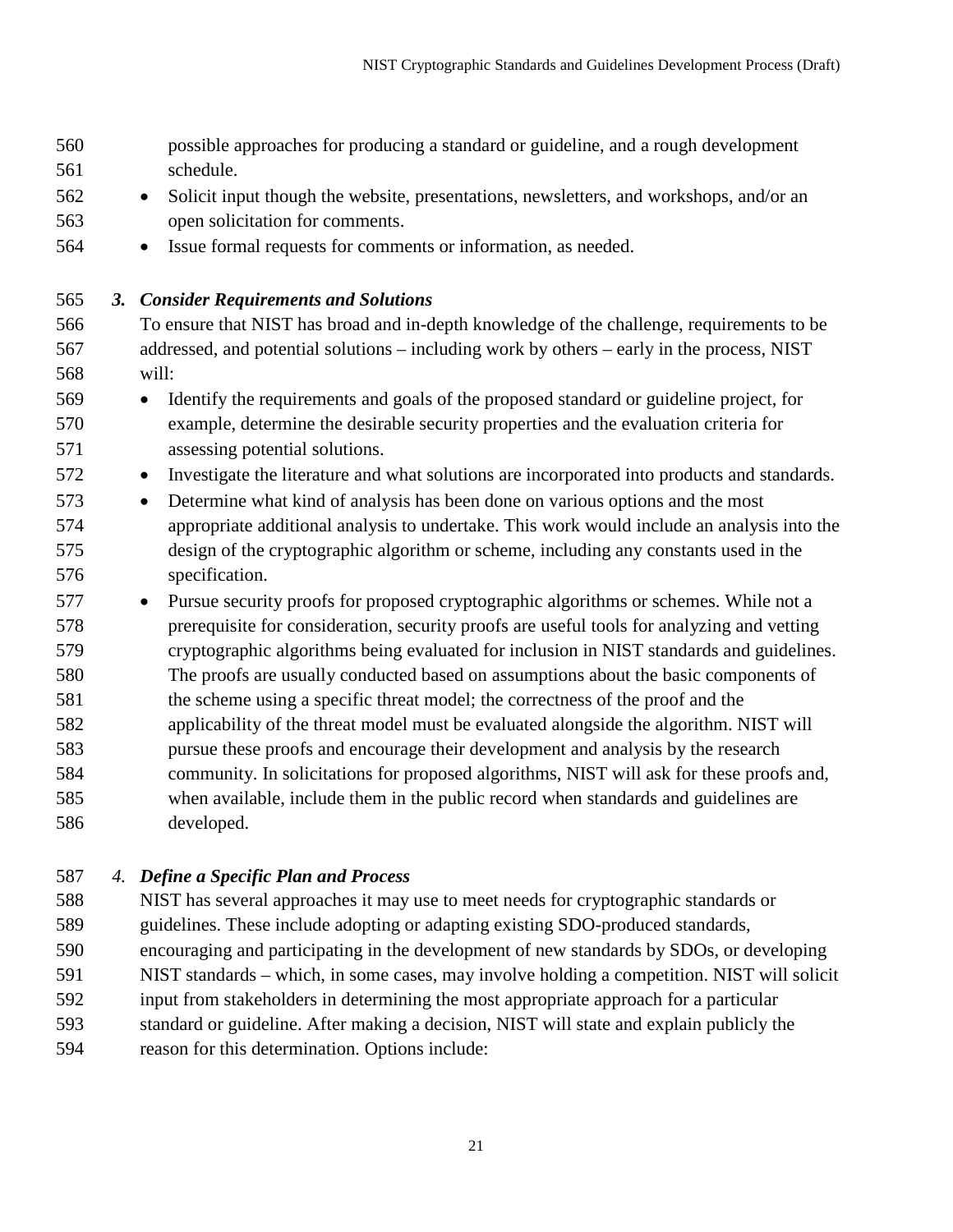### • *Work with SDOs*

 From the time that NIST first identifies a specific standards-related need, the agency will explore relevant SDO-developed standards that are available or already in process as an alternative to developing its own standards. If there is an existing standard that has been developed via a vigorous and documented participative process, NIST may choose to adopt the standard in its entirety or to provide guidelines for its use rather than develop its own standard.

 If a needed standard does not already exist, NIST will consider the potential for encouraging SDOs – while involving industry, the user community, and cryptographic researchers – to begin the process of developing such a standard. One important consideration is the development time required. NIST may consider assigning its own staff to participate in one or more SDO standards development efforts if the work is of sufficient priority and could potentially match its needs. The resources required to provide this support also will be taken into account.

### • *Develop a New Standard or Guideline*

 When NIST identifies a requirement for a standard and determines that no suitable standard already exists, NIST experts in cryptography may begin development of a new standard or guideline working in collaboration with experts in academia, industry and government. The development team is responsible for ensuring that NIST's principles and processes described in this document are followed throughout the development process. Transparency and collaboration are accomplished through formal public review processes and interaction with experts at public workshops and industry meetings. For the development of new cryptographic algorithms, NIST may invite contributions from the public. If the work has broad applicability, NIST will consider contributing that work to an SDO, bringing about broader acceptance, use, and impact.

• *Hold a Competition*

 If NIST decides to pursue the development of a standard or guideline, it may use an open competition. When a competition is used, interested parties will have an opportunity to participate in the competition by reviewing core requirements and evaluation criteria, publishing research papers, submitting comments, and attending public workshops. Researchers worldwide contribute candidate designs and papers on the theory, cryptanalysis and performance of the candidates. The winning submitters are recognized, but agree to relinquish claim to intellectual property rights for their design so that the winning candidate can be available for royalty-free use. NIST determines the algorithm submission requirements and selection criteria, organizes workshops, hosts a competition website and e-mail discussion forum, selects the winning algorithm (based on its own analysis and that of the public), and explains and documents the selection.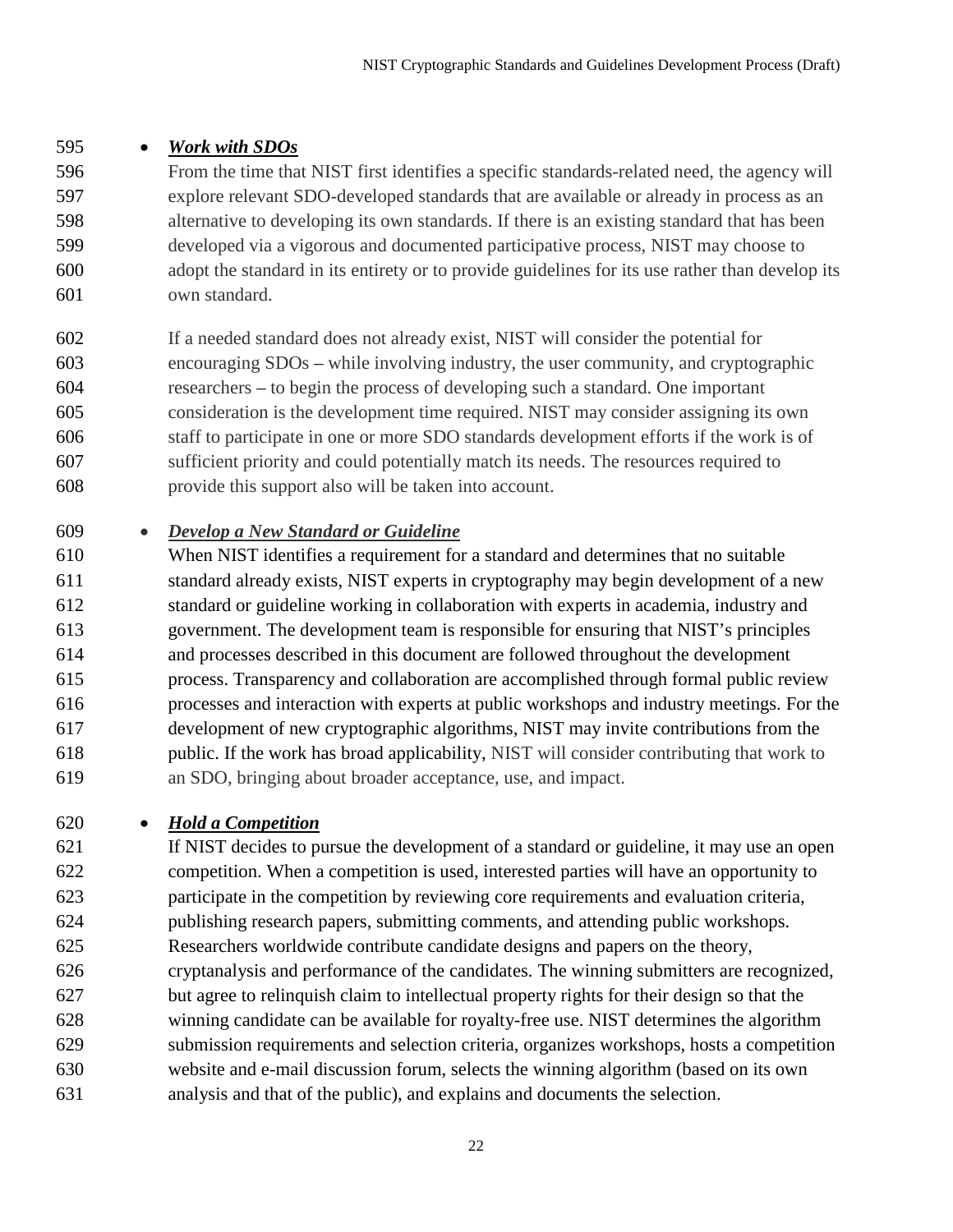A typical competition starts with a public dialog on the need and requirements for a new algorithm, both on-line and through public workshop(s), as well as a *Federal Register* announcement inviting comments on NIST's proposed criteria. A subsequent *Federal Register* notice states the submission requirements, schedule and selection criteria. A candidate conference is held, usually collocated with a major cryptographic research conference, for each "round" of the competition to review the candidates and research results (i.e., cryptanalysis, performance and proofs of properties) on the candidates. Following each round, NIST announces the candidates selected to continue to the next round, and provides a report that documents the rationale for the selections. This winnowing allows the community to focus its analytical efforts on the most promising candidates. The last round usually includes about five strong candidates. Following the final candidate conference, NIST selects the winner, writes a final report and formally proposes a standard for the algorithm through the normal FIPS process.

 NIST will consider the use of open competitions to establish cryptographic standards particularly when no consensus exists yet around the best algorithmic approach. Competitions work best when a proposed algorithm or scheme requires a great deal of new cryptanalysis, as these competitions can focus the attention of cryptographers around the world. Decisions to use competitions will be made while recognizing and considering that these competitions are lengthy and resource intensive.

# *5. Develop NIST Federal Information Processing Standard (FIPS) or Special Publication (SP) Guideline*

 If NIST concludes that it will produce a FIPS or SP, a multi-step process is used. NIST will: • Announce its intent to develop a FIPS or SP via multiple mechanisms, including the NIST website, newsletters, public presentations, and direct notifications to relevant SDOs and communities of interest.

- As part of this announcement, seek information about existing standards, standards in development, guidelines, or other information that could inform and assist NIST in this effort.
- Request information on potentially pertinent patents (in initial solicitations for information as well as in its publication of draft standards). This includes disclosure, where possible, of issued U.S. patents, pending U.S. patent applications, and corresponding foreign patents and applications. (Note: In considering an algorithm that is or may be subject to patent protection, NIST may seek assurances from the patent holder that royalty-free or royalty-bearing licenses will be made available on a Reasonable and Non-Discriminatory (RAND) basis, and may also seek assurances that such RAND licenses will be royalty-free.
- Consider the option of using, adapting or profiling an existing standard or guideline, rather than producing an entirely new standard or guideline.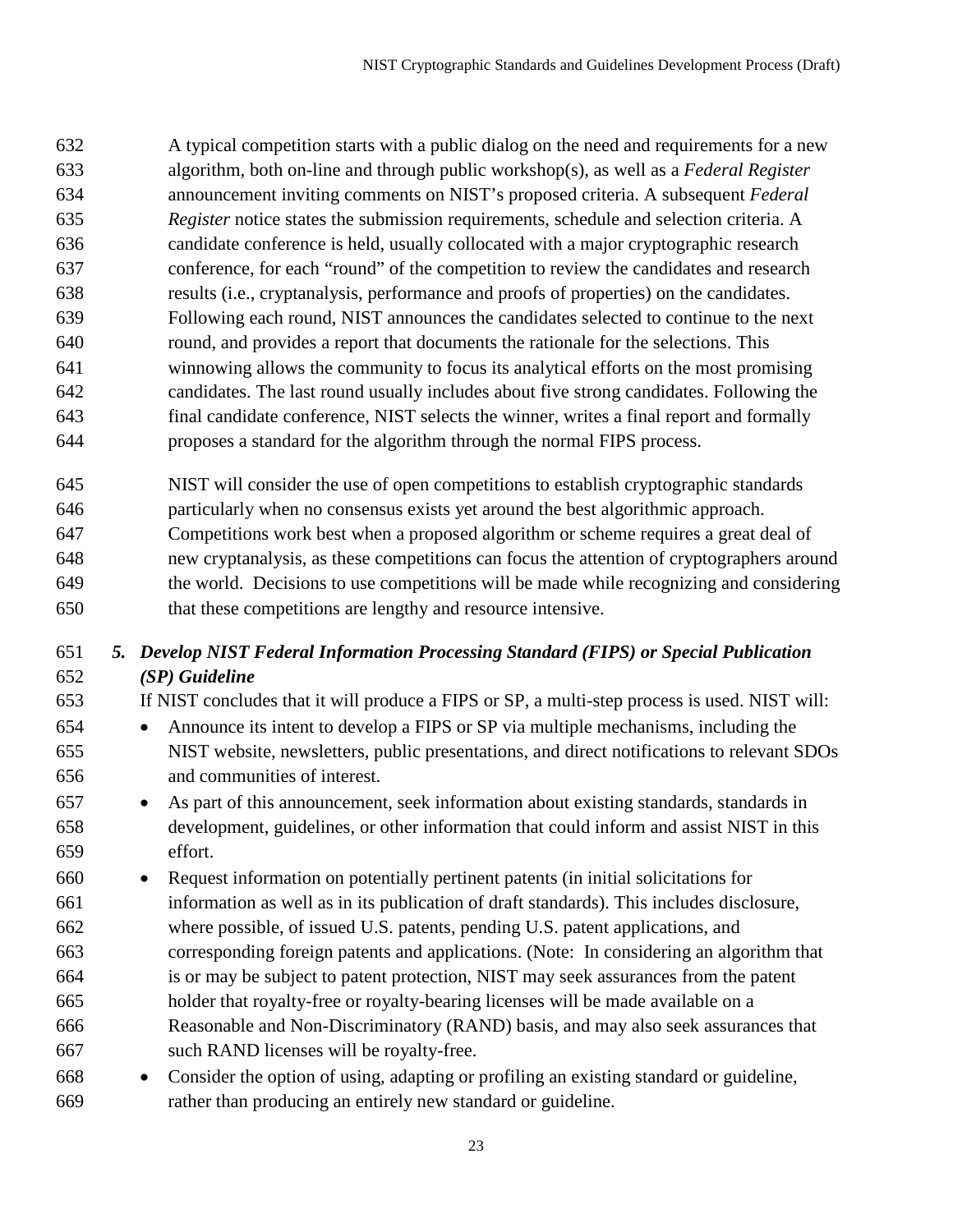| 670 |    | Develop a draft FIPS or SP – which may be entirely new or based on an existing standard               |
|-----|----|-------------------------------------------------------------------------------------------------------|
| 671 |    | or specification – and post that draft for public comment via a Federal Register notice for           |
| 672 |    | a FIPS; also, NIST employs multiple communication channels to announce the draft                      |
| 673 |    | standard. Time allotted for public comments is:                                                       |
| 674 |    | Minimum of 90 days for new FIPS<br>$\circ$                                                            |
| 675 |    | Minimum of 30 days for SPs and small revisions to existing FIPS<br>$\circ$                            |
| 676 |    | Similar mechanisms are used for announcing and accepting comments on a draft SP,                      |
| 677 |    | except that the Federal Register process will not be used.                                            |
| 678 |    | Release any significant analyses and evaluations of algorithms or schemes that have been<br>$\bullet$ |
| 679 |    | made available to NIST, in accordance with applicable law.                                            |
| 680 |    | Specifications of new algorithms or schemes will include design rationale, including a<br>$\bullet$   |
| 681 |    | description of the provenance of any constants used within the specification.                         |
| 682 |    | Consider and post comments and NIST's disposition of those comments.<br>$\bullet$                     |
| 683 |    | NIST will strongly encourage reviewers to submit written comments to ensure<br>$\circ$                |
| 684 |    | that these comments are properly captured, considered, and show traceability. All                     |
| 685 |    | public comments on cryptographic standards and guidelines will be made public,                        |
| 686 |    | in compliance with applicable law.                                                                    |
| 687 |    | NIST will provide rationale for all substantive changes to draft documents, either<br>O               |
| 688 |    | as a response to a public comment or in a separate description and justification for                  |
| 689 |    | the change.                                                                                           |
| 690 |    | Decide whether to finalize the FIPS or SP, or revise it and seek another round of<br>$\bullet$        |
| 691 |    | comments.                                                                                             |
| 692 |    | If there are no substantial changes, NIST will proceed to finalize the publication.<br>$\circ$        |
| 693 |    | Where there are significant dissenting comments, NIST will determine whether<br>O                     |
| 694 |    | all views have been given full consideration and whether an additional comment                        |
| 695 |    | period would provide additional information, and proceed accordingly.                                 |
| 696 |    | Finalize and approve the document, including an internal NIST editorial review and<br>$\bullet$       |
| 697 |    | NIST management review and approval. Guidelines are reviewed by the NIST ITL                          |
| 698 |    | Director. For FIPS (standards), the NIST Director approves the publication prior to                   |
| 699 |    | submission to the Secretary of Commerce for final approval and promulgation.                          |
| 700 |    | Announce the final FIPS or SP via the CSD website and other communication channels.<br>$\bullet$      |
| 701 |    | For FIPS, NIST will also publish a Federal Register notice.                                           |
| 702 | 6. | <b>Consider Submitting Standards and Guidelines for Adoption by SDOs</b>                              |
| 703 |    | Reflecting NIST's recognition of the value of having cryptographic standards and guidelines           |
| 704 |    | adopted by SDOs:                                                                                      |
| 705 |    | All FIPS and SP guidelines developed by NIST will be considered for submission to                     |
| 706 |    | an SDO for their consideration.                                                                       |